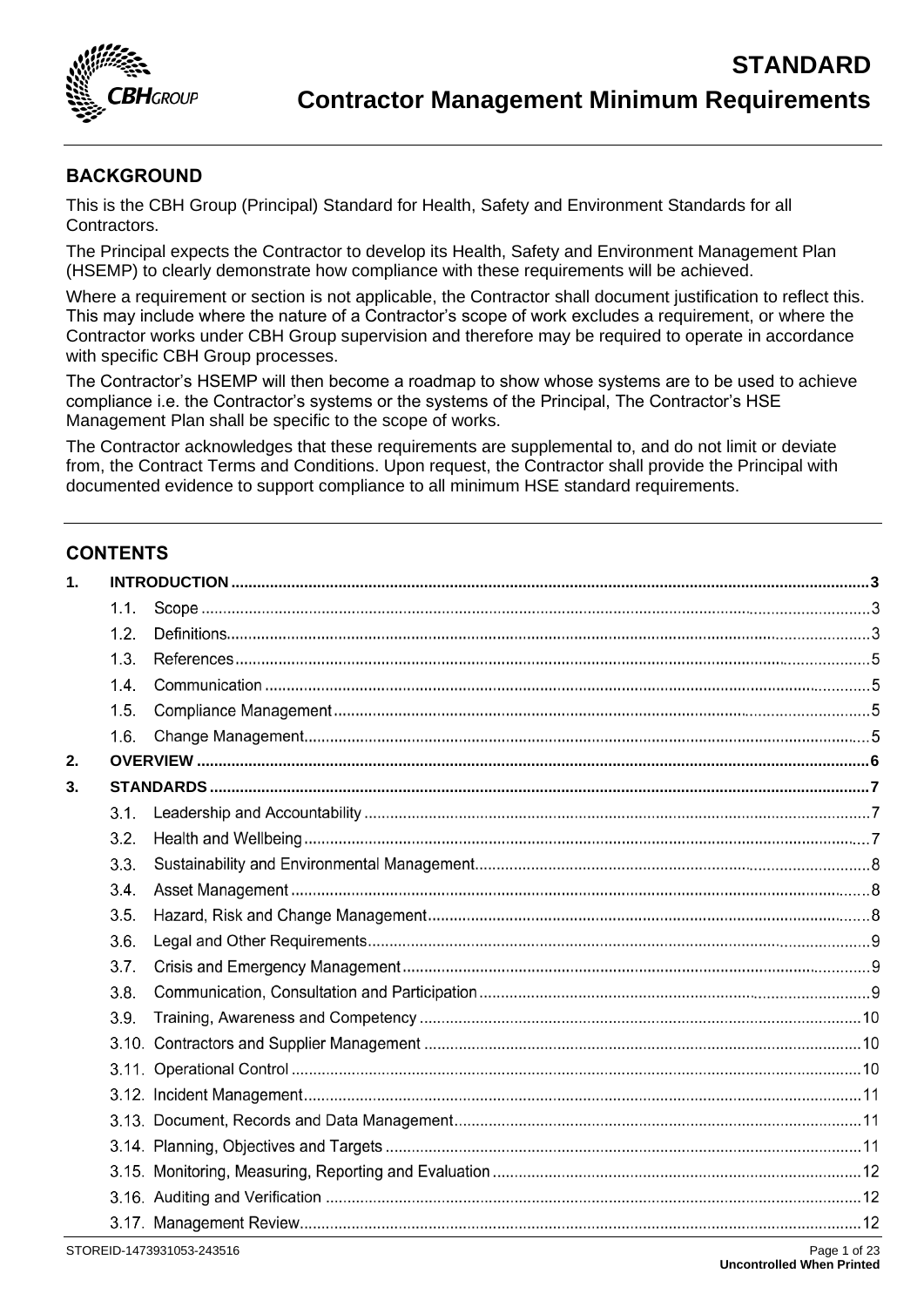

# **Contractor Management Minimum Requirements**

| $\mathbf{4}$ |                  |  |
|--------------|------------------|--|
|              |                  |  |
|              | 4.2 <sub>1</sub> |  |
|              | 4.3.             |  |
|              | 44.              |  |
|              | 4.5.             |  |
|              | 4.6.             |  |
|              | 4.7 <sub>1</sub> |  |
|              | 4.8.             |  |
|              |                  |  |
|              |                  |  |
|              |                  |  |
|              |                  |  |
| 5.           |                  |  |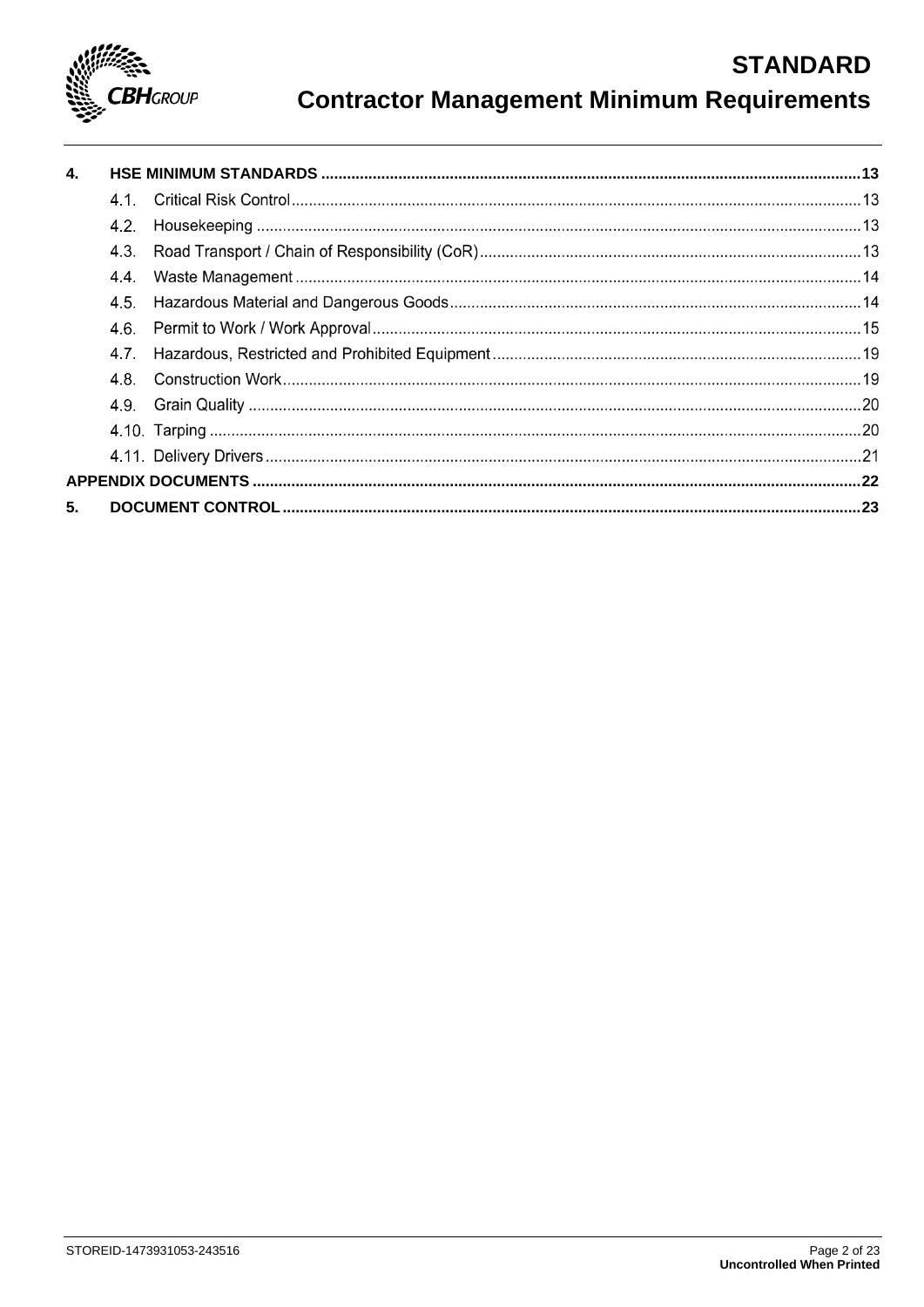

## <span id="page-2-0"></span>**1. INTRODUCTION**

This Procedure sets the minimum Health Safety and Environment (HSE) Standards for Contractors working on CBH Group operated sites. These requirements along with the relevant legislation and the Contractors HSE Management Plan form the Contractor's Safe System of Work for working on CBH operated sites.

### **Notes:**

- **•** This document is not an exhaustive list of the Contractors' HSE obligations.
- **•** Compliance with these requirements in no way relieves the Contractor of any of its obligations under the contract.

#### $1.1.$ **Scope**

These requirements apply to all Contractors working on a CBH operational site.

If compliance with a requirement is not practicable, alternative risk controls must be developed for approval by the relevant CBH representative, in the form of a risk assessment performed in accordance with Risk Management principles.

#### $1.2.$ **Definitions**

The following terms are used in this document and within supporting resources:

| <b>Term</b>                          | <b>Definition</b>                                                                                                                                                                                                                                                                                                                                                                                                                                                                                                                                                                                                  |  |  |
|--------------------------------------|--------------------------------------------------------------------------------------------------------------------------------------------------------------------------------------------------------------------------------------------------------------------------------------------------------------------------------------------------------------------------------------------------------------------------------------------------------------------------------------------------------------------------------------------------------------------------------------------------------------------|--|--|
| <b>ACM</b>                           | <b>Asbestos Containing Materials</b>                                                                                                                                                                                                                                                                                                                                                                                                                                                                                                                                                                               |  |  |
| <b>ALARP</b>                         | As Low As Reasonably Practicable                                                                                                                                                                                                                                                                                                                                                                                                                                                                                                                                                                                   |  |  |
| <b>Contract Manager</b>              | CBH representative for the Contract                                                                                                                                                                                                                                                                                                                                                                                                                                                                                                                                                                                |  |  |
| <b>Confined Space</b>                | An enclosed or partially enclosed space that:<br>Is not designed or intended primarily to be occupied by a person; and<br>$\blacksquare$<br>Is, or is designed or intended to be, at normal atmospheric pressure while any person<br>$\blacksquare$<br>is in the space; and<br>Is, or is likely to be, a risk to health and safety from:<br>$\blacksquare$<br>An atmosphere that does not have a safe oxygen level; or<br>Contaminants, including airborne gases, vapours and dusts, that may cause<br>injury from fire or explosion; or<br>Harmful concentrations of any airborne contaminants; or<br>Engulfment. |  |  |
| CoR                                  | Chain of Responsibility                                                                                                                                                                                                                                                                                                                                                                                                                                                                                                                                                                                            |  |  |
| <b>CRAW</b>                          | <b>Construction Risk Assessment Workshop</b>                                                                                                                                                                                                                                                                                                                                                                                                                                                                                                                                                                       |  |  |
| <b>EWP</b>                           | <b>Elevated Work Platform</b>                                                                                                                                                                                                                                                                                                                                                                                                                                                                                                                                                                                      |  |  |
| <b>HSE</b>                           | Health, Safety and Environment                                                                                                                                                                                                                                                                                                                                                                                                                                                                                                                                                                                     |  |  |
| <b>HSEMP</b>                         | Health, Safety and Environment Management Plan                                                                                                                                                                                                                                                                                                                                                                                                                                                                                                                                                                     |  |  |
| <b>PTW</b>                           | Permit to Work                                                                                                                                                                                                                                                                                                                                                                                                                                                                                                                                                                                                     |  |  |
| Serious Incident                     | An event where there has been an uncontrolled release of energy that has or had<br>potential to permanently disable or result in fatality to personnel or cause significant<br>damage to infrastructure (consequence Major 4 or above).                                                                                                                                                                                                                                                                                                                                                                            |  |  |
| <b>Serious Potential</b><br>Incident | An event that exposed a person/infrastructure to a situation that had the potential to<br>permanently disable or result in fatality to personnel or cause significant damage to<br>infrastructure where there was no release of energy (consequence potential Major 4 or<br>above).                                                                                                                                                                                                                                                                                                                                |  |  |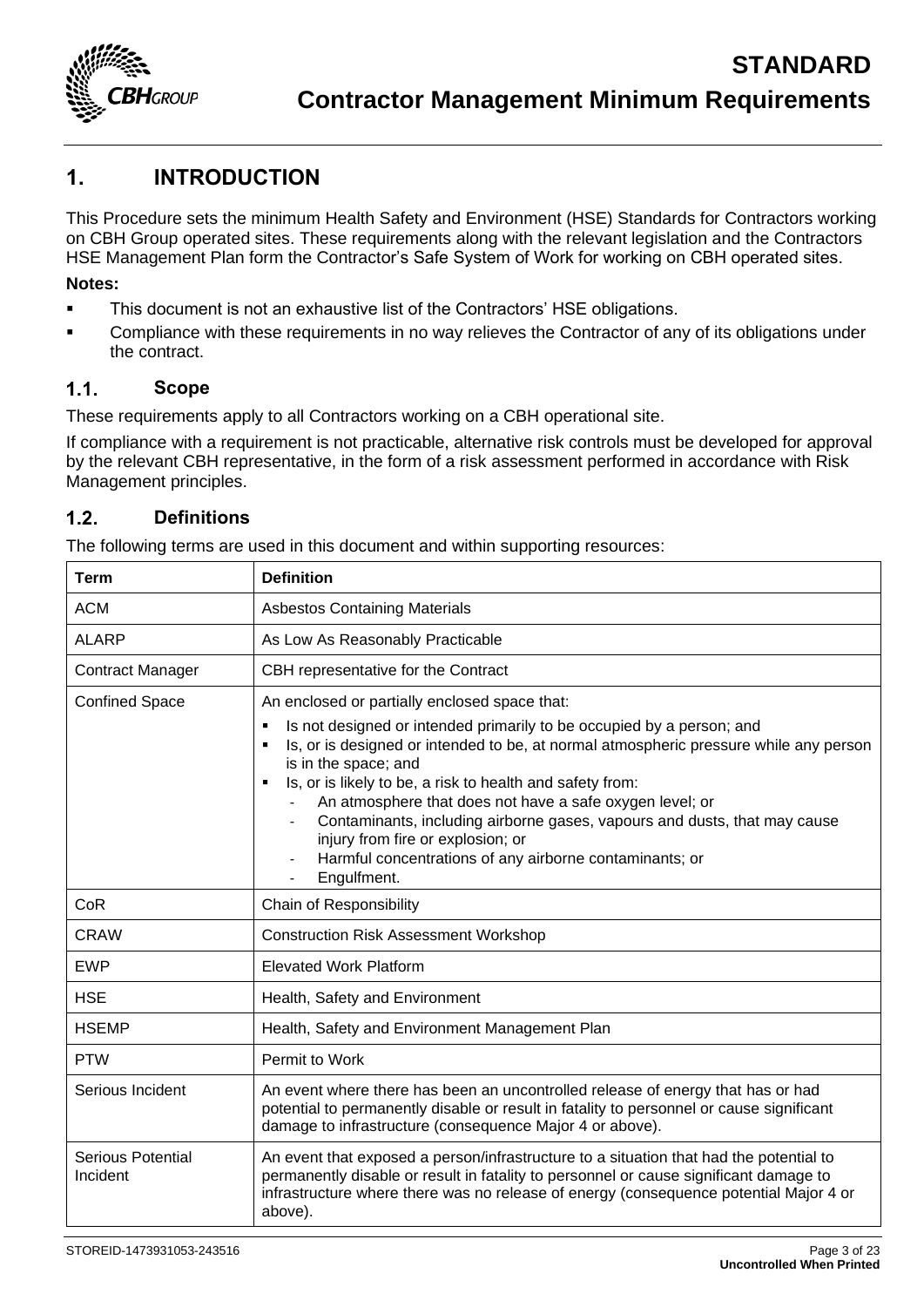

| <b>Term</b>          | <b>Definition</b>                                                                                                                                                                                                                                                                                                                                                                                                                                                                                                                                                                                   |
|----------------------|-----------------------------------------------------------------------------------------------------------------------------------------------------------------------------------------------------------------------------------------------------------------------------------------------------------------------------------------------------------------------------------------------------------------------------------------------------------------------------------------------------------------------------------------------------------------------------------------------------|
| <b>Critical Lift</b> | A lifting operation which involves one or more of the following:                                                                                                                                                                                                                                                                                                                                                                                                                                                                                                                                    |
|                      | The load, including rope, block, rigging etc. are greater than 80% of the crane's<br>capacity<br>Complex tilt up and pre-cast concrete lifts<br>٠<br>Lifts involving personnel cages<br>٠<br>Lifts over and around powerlines<br>٠<br>Lifts at maximum load rates<br>٠<br>Single lifts of multiple loads at different heights (staggered lift)<br>٠<br>Any lifting of hazardous materials<br>$\blacksquare$<br>Lifts over facilities whereby personnel may be endangered<br>٠<br>There are multiple cranes involved in the lift, and<br>٠<br>Loads being lifted through tight or restricted spaces. |
| Principal            | Co-operative Group Handling (CBH Group)                                                                                                                                                                                                                                                                                                                                                                                                                                                                                                                                                             |
| Working at Height    | Risks to health and safety associated with a fall by a person from one level to another<br>reasonably likely to cause injury to any person. Includes the risk of a fall:<br>In or on an elevated workplace from which a person could fall<br>٠<br>Near an opening through which a person could fall<br>٠<br>Near an edge over which a person could fall<br>٠<br>On a surface through which a person could fall, or<br>٠<br>In any other place from which a person could fall.<br>٠<br>Note: Fall risk of 2m or more shall be treated as work at height.                                             |
| Work Instruction     | A statement that:<br>Identifies a work activity assessed as having a safety risk or risks<br>٠<br>States the safety risk or risks<br>٠<br>Describes the control measures that will be applied to the work activity<br>٠<br>Describes how safety measures will be implemented to do the work safely, and<br>٠<br>Includes a description of the equipment used, qualifications of personnel and training<br>٠<br>required to do the work safely.                                                                                                                                                      |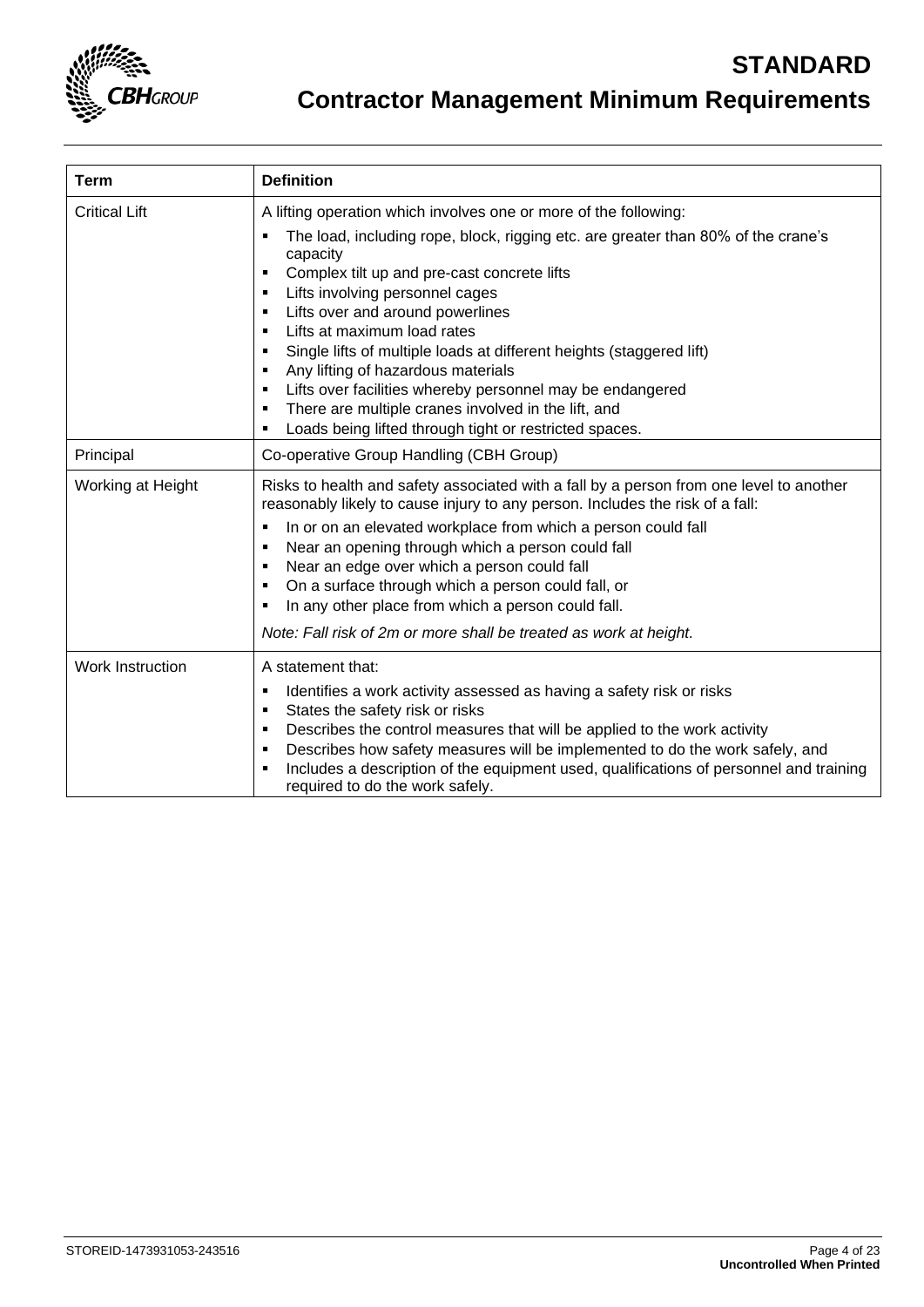

### $1.3.$ **References**

The following references are referred to in this document and in supporting resources.

### **Table 1: CBH References**

| <b>Title</b>                             | Source (Internal)       | <b>Source (External)</b>                    |
|------------------------------------------|-------------------------|---------------------------------------------|
| <b>Critical Risk Control Standard</b>    | STORE-1473931053-249    |                                             |
| Alcohol and Drug Procedure               | STORE-1473931053-124    |                                             |
| <b>Environmental Management Standard</b> | STORE-1473931053-261    |                                             |
| Health, Safety and Environment Policy    | STORE-1473931053-383    | Access via CBH<br><b>Contractor Webpage</b> |
| Integrated Management System Standard    | STORE-1473931053-243997 |                                             |
| <b>CBH Values</b>                        | STORE-1473931053-176    |                                             |
| <b>Life Saving Rules</b>                 | <b>CBH</b> Intranet     |                                             |

#### $1.4.$ **Communication**

Amendments to this document shall be communicated to the CBH Group under the direction of the Document Owner**,** who shall determine the appropriate means of communication and target group.

#### $1.5.$ **Compliance Management**

Contractor Management is subject to auditing (internal and external) to ensure compliance with applicable Legislation / Standards.

#### $1.6.$ **Change Management**

Changes to this document shall be managed, reviewed, and updated as described in the Document Control Content and Records Management Group Procedure.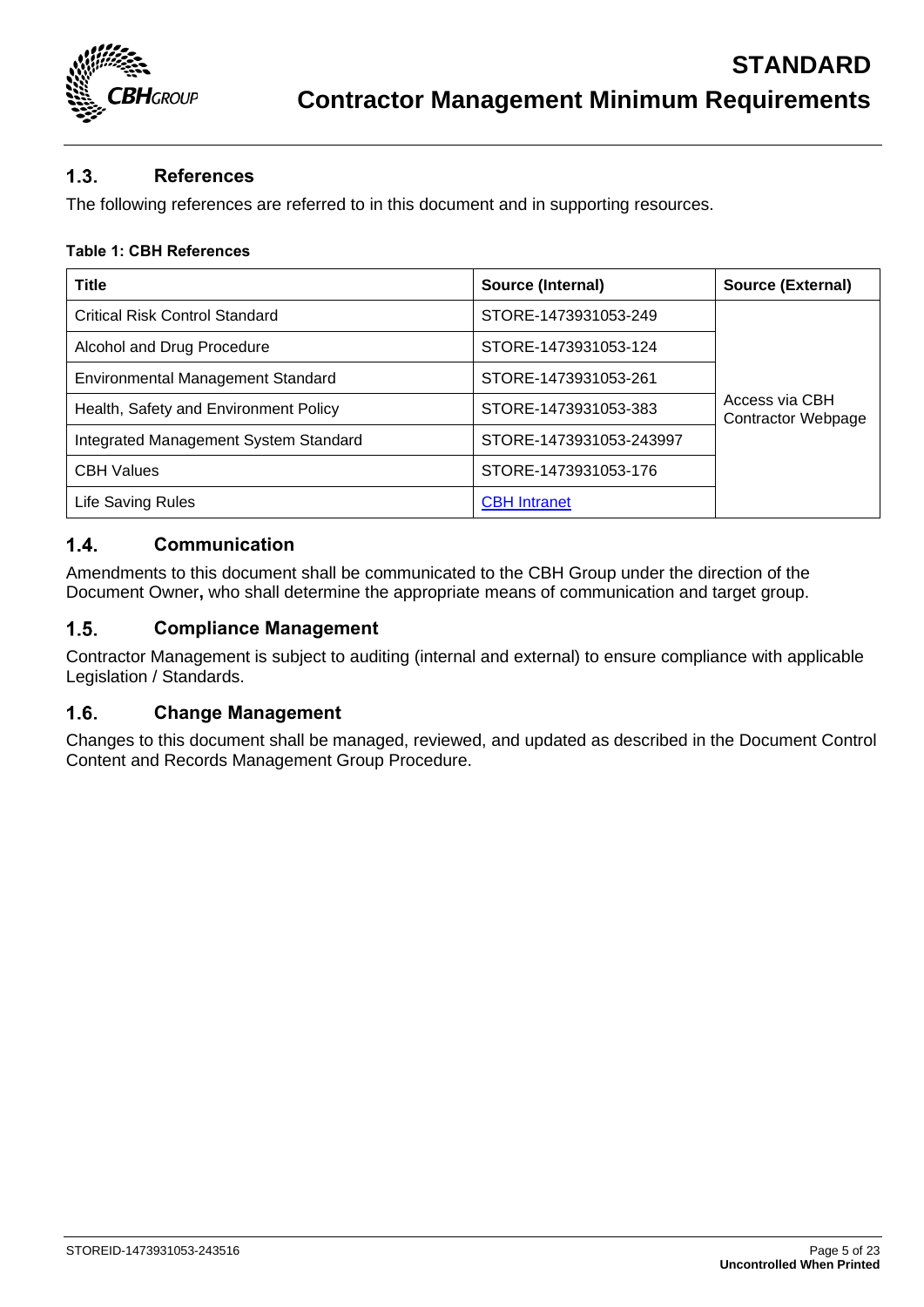

## <span id="page-5-0"></span>**2. OVERVIEW**

The Principal requires that the Contractor to operate in accordance with the HSE considerations of all persons and property for the associated Scope of Work, and on or about the Principal site/s.

Contractors must have HSE management systems consistent with the Principal's values, Policies and Standards including:

- **HSE Policy**
- CBH Values
- **CBH Life Saving Rules**
- CBH Group Critical Risk Control Standard, and
- **Environmental Management Standard.**

Copies of CBH's HSE Policy, Values and HSE Contractor Management Minimum Requirements are available for your information.

Contractors shall report HSE KPI's monthly to the Principal: refer to [Appendix Documents.](#page-21-0)

The subsequent minimum requirements are defined to identify criteria applicable to the relevant Contractor class [\(Table 2\)](#page-5-1). The class applied to each contractor is dependent on scope of works including but not limited to contract length, number of personnel and risk exposures.

### <span id="page-5-1"></span>**Table 2: Contractor Class**

| <b>Classification</b> | <b>Definition</b>                                                                                                                                                                                            |
|-----------------------|--------------------------------------------------------------------------------------------------------------------------------------------------------------------------------------------------------------|
| A                     | Embedded contractors working under CBH HSE Management system<br>٠<br><b>CBH</b> supervision<br>٠<br>Be fully CBH inducted<br>٠<br>Scope of work is less than 3 weeks<br>٠                                    |
| в                     | Contractors working under their own management system<br>٠<br>Supervise own works<br>٠<br>Scope of work is longer than 3 weeks<br>٠<br>No critical risks<br>٠                                                |
|                       | Contractors working under their own management system.<br>٠<br>Supervise own works<br>Scope of work contains 2 or less critical risks<br>г<br>No sub-contracting<br>٠                                        |
| D                     | Contractors working under their own management system. Typically, large scopes of work.<br>٠<br>Supervise own works<br>٠<br>Scope of work contains more than 2 critical risk<br>Utilise sub-contractors<br>٠ |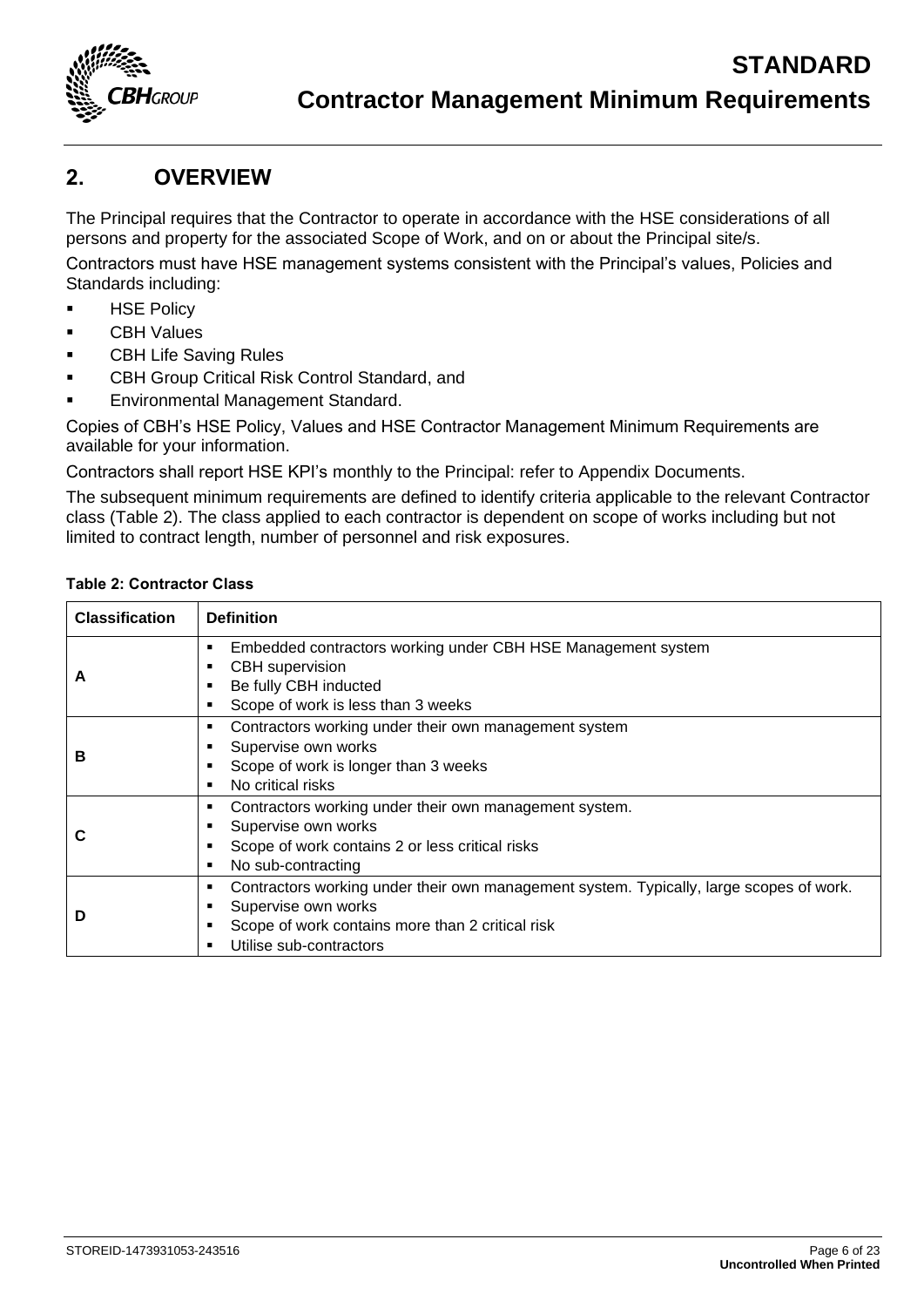

## <span id="page-6-0"></span>**3. STANDARDS**

### **Leadership and Accountability**  $3.1.$

| <b>Requirement</b> |                                                                                                                                                                                                                                                                                                                                   | <b>Contractor Class</b> |
|--------------------|-----------------------------------------------------------------------------------------------------------------------------------------------------------------------------------------------------------------------------------------------------------------------------------------------------------------------------------|-------------------------|
| ٠                  | The Contractor shall have a current HSE policy relevant to its operations.                                                                                                                                                                                                                                                        | B, C, D                 |
|                    | The Contractor shall have a structure in place with sufficient HSE support and resources<br>appropriate to works under contract.                                                                                                                                                                                                  | <b>B</b> , C, D         |
|                    | The Contractor shall specify the minimum amount of timeline management shall spend in<br>the field, monitoring, supervising and influencing work activities.<br>A documented risk-based assessment shall determine supervisory requirements,<br>considering crew size, the remoteness of work locations.                          | B, C, D                 |
| ٠                  | The Contractor shall document and communicate HSE responsibilities and accountabilities<br>for all personnel and relevant stakeholders:<br>Management of Statutory controlled activities (controlled waste, abrasive blasting) including<br>associated licensing and registration requirements<br>Application of HSE Commitments. | B, C, D                 |
| ٠                  | The Contractor shall have a documented approach to consequence management.                                                                                                                                                                                                                                                        | <b>B</b> , C, D         |
| ٠                  | The Contractor shall communicate to its employees that they have the right and ability to<br>stop work or refuse to work in situations where they believe that the work would expose<br>them, other people, or the environment to a risk of harm.                                                                                 | B, C, D                 |

### **Health and Wellbeing**  $3.2.$

| <b>Requirement</b> |                                                                                                                                                                                                                                                                                             | <b>Contractor Class</b> |
|--------------------|---------------------------------------------------------------------------------------------------------------------------------------------------------------------------------------------------------------------------------------------------------------------------------------------|-------------------------|
| ٠                  | The Contractor must define, implement and maintain a risk-based hygiene monitoring<br>program for site activities and potential personnel health exposures.                                                                                                                                 | B, C, D                 |
| ٠                  | The Contractor shall establish and maintain a pre-employment and health surveillance<br>program for all employees consistent with regulatory requirements and operational health<br>risks. All personnel shall be deemed fit for work prior to commencing work on a CBH site.               | B, C, D                 |
| $\blacksquare$     | The Contractor shall ensure risk-based screening of personnel for substance abuse will be<br>undertaken to minimise the risk of incidents and injuries related to the use of alcohol and<br>drugs. The Contractor shall participate in the Principals Drug & Alcohol screening<br>programs. | B, C, D                 |
|                    | Fitness for work is confirmed for all personnel conducting contracted works for zero alcohol,<br>drugs and fatigue management.                                                                                                                                                              | B, C, D                 |
|                    | The Contractor shall have an injury management process in place including:                                                                                                                                                                                                                  |                         |
|                    | Offsite medical referral and support<br>Injury management and return to work co-ordination.<br>Confidential records management<br>Workers compensation management<br>Onsite medical response and support                                                                                    | A, B, C, D              |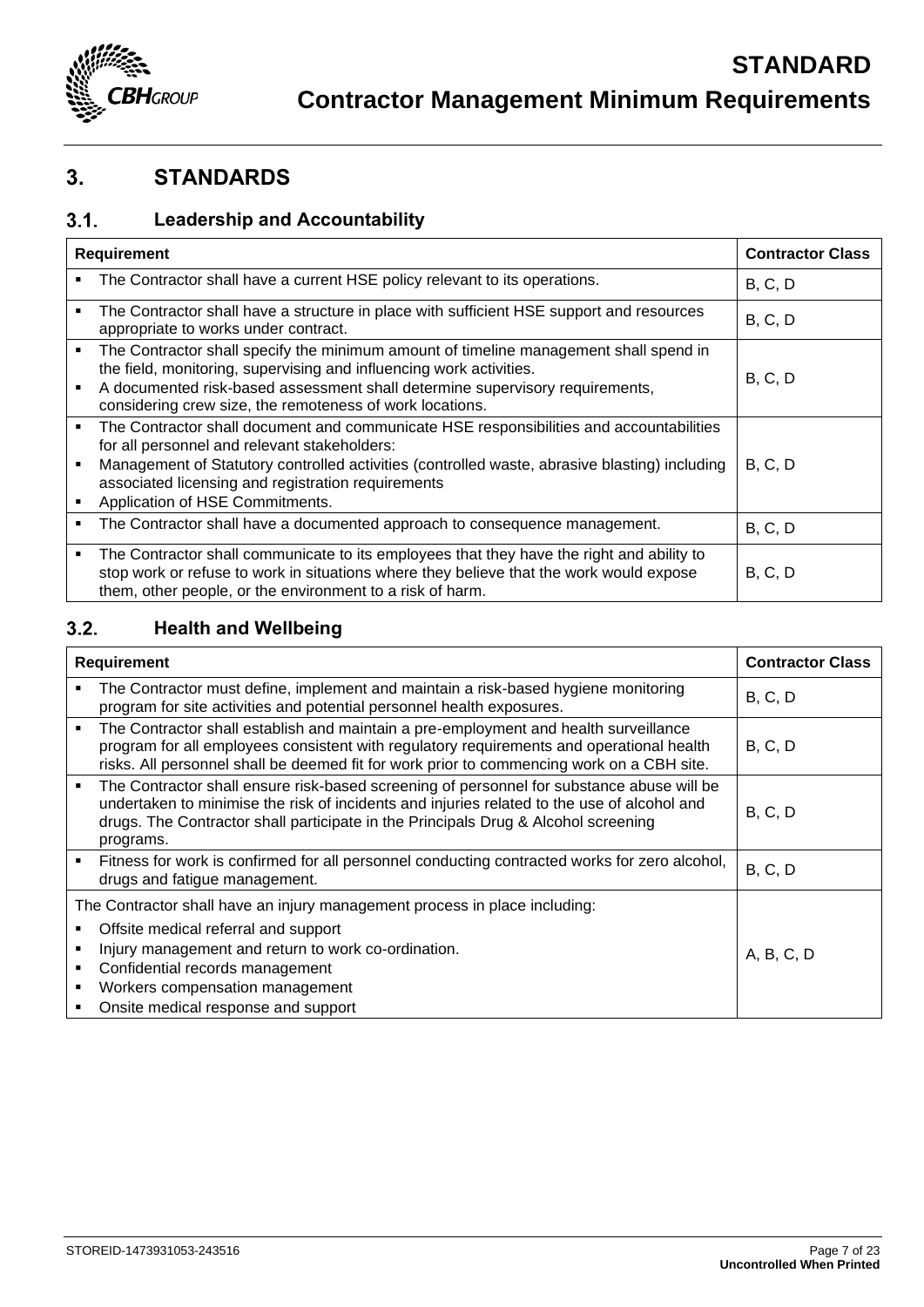

### $3.2.1.$ **Fatigue Management**

| <b>Requirement</b>                                                                                                                                                                                                                                                                                                         | <b>Contractor Class</b> |
|----------------------------------------------------------------------------------------------------------------------------------------------------------------------------------------------------------------------------------------------------------------------------------------------------------------------------|-------------------------|
| Documented and established procedures for managing fatigue requirements that are in line<br>with the Working Hours Code of Practice (WA) including:                                                                                                                                                                        |                         |
| Records of all fatigue incidents and fatigue related injuries are recorded and maintained<br>within an established database<br>Establishment of appropriate sources of assistance for employees with fatigue problems<br>٠<br>Provision of appropriate education and training programs for all their employees on the site | B, C, D                 |
| Established and appropriate fitness for work management procedures for fatigued<br>٠<br>employees.                                                                                                                                                                                                                         |                         |

### **Sustainability and Environmental Management**  $3.3.$

| Requirement |                                                                                                                                                                                          | Contractor Class |
|-------------|------------------------------------------------------------------------------------------------------------------------------------------------------------------------------------------|------------------|
|             | The Contractor shall comply with the CBH Group Environmental Management Standard<br>and ensure plans, processes and practices are in place to manage environmental risks and<br>hazards. | <b>B. C. D</b>   |

### $3.4.$ **Asset Management**

| <b>Requirement</b> |                                                                                                                                                                                                                            | <b>Contractor Class</b> |
|--------------------|----------------------------------------------------------------------------------------------------------------------------------------------------------------------------------------------------------------------------|-------------------------|
|                    | Where applicable, the Contractor shall have a design manual with supporting procedures<br>and specifications to ensure designs comply with Australian and industry accepted<br>standards for safe equipment and structure. | B, C, D                 |
|                    | The Contractor shall ensure designs incorporate the Principal's minimum standards for<br>constructability and are approved by the principal prior to the commencement of works.                                            | B, C, D                 |
|                    | A risk-based Commissioning Plan shall be completed by the Contractor and approved by<br>the Principal prior to commissioning activities being carried out.                                                                 | B, C, D                 |

### **Hazard, Risk and Change Management**  $3.5.$

| Requirement                                                                                                                                    | <b>Contractor Class</b>                                                                                                                                                                                                                                                                                                                                                |            |  |
|------------------------------------------------------------------------------------------------------------------------------------------------|------------------------------------------------------------------------------------------------------------------------------------------------------------------------------------------------------------------------------------------------------------------------------------------------------------------------------------------------------------------------|------------|--|
| The Contractor shall implement a risk management process which incorporates at a minimum:<br>A personal risk assessment process (e.g. Take 5), |                                                                                                                                                                                                                                                                                                                                                                        | B, C, D    |  |
|                                                                                                                                                | A team-based risk assessment process (e.g. Job Hazard Analysis)<br>A higher business level risk process.                                                                                                                                                                                                                                                               |            |  |
|                                                                                                                                                | The Contractor shall have an up-to-date Risk Assessment that reflects the scope of work,<br>identified risks and relevant controls. The Risk Assessment shall be reviewed by the<br>Principal prior to work commencing and shall be maintained as current throughout the<br>duration of works.                                                                         | A, B, C, D |  |
| ٠                                                                                                                                              | All routine tasks shall be carried out under the Contractors risk management documentation<br>(e.g. Work Instruction). This shall detail how the task will be completed, the people involved<br>in the task, the equipment to be used for the task, the management of change during<br>completion of the task and measures to manage risks associated with activities. | B, C, D    |  |
|                                                                                                                                                | The Contractor shall comply with the CBH Group Critical Risk Standard.                                                                                                                                                                                                                                                                                                 | C, D       |  |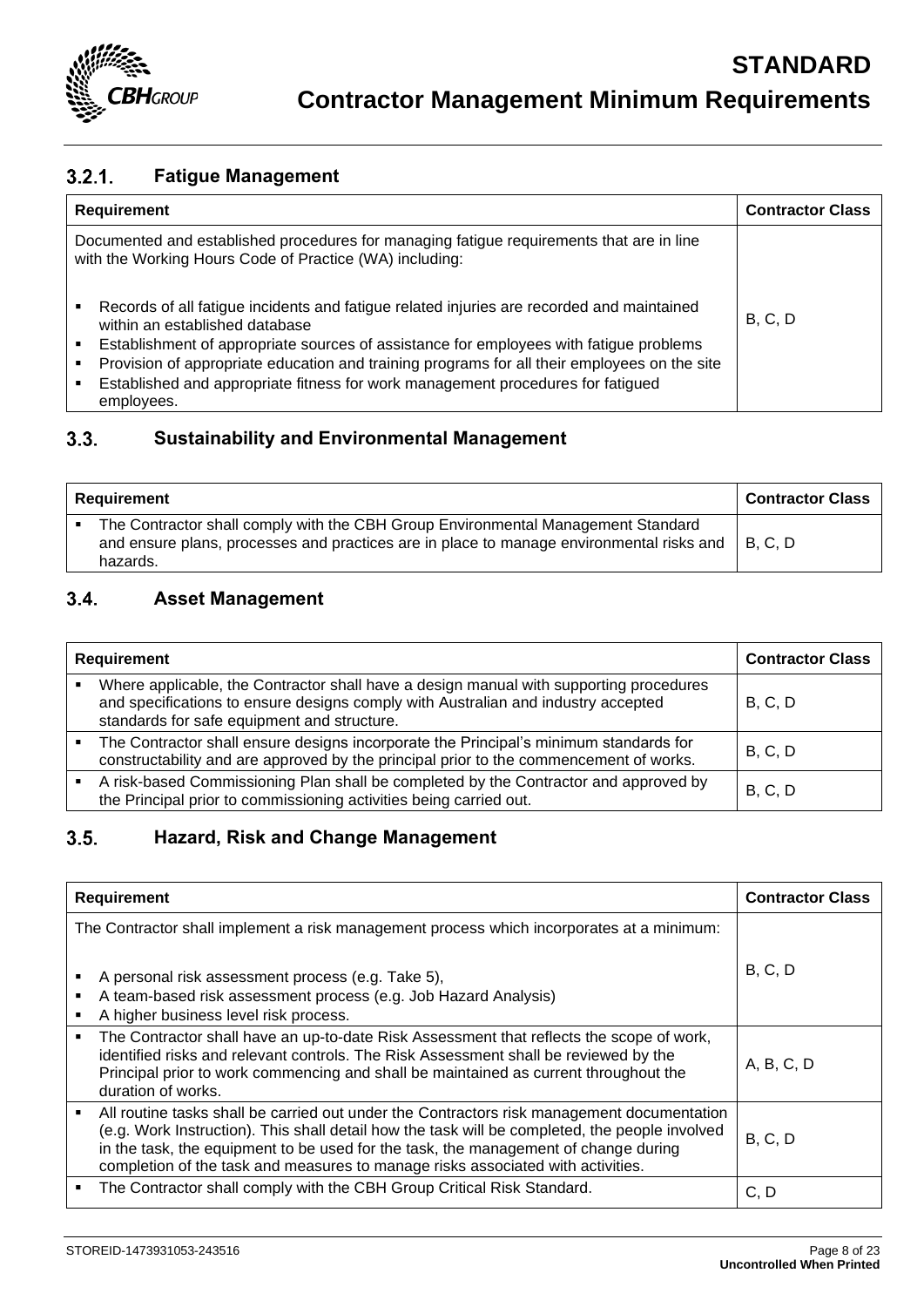

| <b>Requirement</b> |                                                                                                                                                                                                                             | <b>Contractor Class</b> |
|--------------------|-----------------------------------------------------------------------------------------------------------------------------------------------------------------------------------------------------------------------------|-------------------------|
|                    | The hierarchy of control for risk management shall be used to reduce all HSE risks to as<br>low as reasonably practicable.                                                                                                  | B, C, D                 |
|                    | The Contractor shall establish a system for identification and reporting hazards and<br>managing corrective actions.                                                                                                        | B, C, D                 |
| ٠                  | The Contractor shall have a documented change management process in place. Changes<br>shall be approved by authorised employees, communicated, managed and checked for<br>effectiveness to ensure HSE risks are controlled. | B, C, D                 |
|                    | The contractor shall ensure safe work activities are verified in the field through regular<br>onsite inspections.                                                                                                           | B, C, D                 |

### $3.6.$ **Legal and Other Requirements**

| Requirement | <b>Contractor Class</b>                                                                                                                                              |         |
|-------------|----------------------------------------------------------------------------------------------------------------------------------------------------------------------|---------|
|             | HSE compliance and commitments register detailing legal and other requirements shall be<br>maintained, communicated, accessible and complied with by the Contractor. | B, C, D |

### **Crisis and Emergency Management**  $3.7.$

| <b>Requirement</b> |                                                                                                                                                                                                                                                                                                            | <b>Contractor Class</b> |
|--------------------|------------------------------------------------------------------------------------------------------------------------------------------------------------------------------------------------------------------------------------------------------------------------------------------------------------|-------------------------|
|                    | The Contractor shall have an Emergency Response Plan detailing how they respond to<br>plausible emergency scenarios and interface with the principles existing site processes<br>where applicable.                                                                                                         | B, C, D                 |
|                    | The Contractor shall develop and implement a Crisis Management Plan aligned to the<br>principals requirements.                                                                                                                                                                                             | B, C, D                 |
|                    | The Contractor shall have Emergency Rescue Plans for all high-risk activities.                                                                                                                                                                                                                             | B, C, D                 |
|                    | The Contractor shall ensure that it has a sufficient number of suitably trained emergency<br>response personnel who shall be trained in handling emergencies consistent with the<br>Contract.                                                                                                              | B, C, D                 |
|                    | The Contractor shall ensure periodic emergency scenarios are practiced as part of<br>emergency exercise training and evidence of emergency exercise training is available to<br>the Principal on request.                                                                                                  | B, C, D                 |
|                    | The Contractor shall have a hydrocarbon spill response and reporting procedure.                                                                                                                                                                                                                            | B, C, D                 |
| ٠                  | The Contractor will ensure Emergency Response Equipment consistent with the Contract<br>shall be compliant with statutory and risk-based requirements, fit for purpose, available in<br>sufficient quantities, inspected, tested, maintained in a serviceable condition and calibrated<br>where necessary. | B, C, D                 |

### $3.8.$ **Communication, Consultation and Participation**

| <b>Requirement</b>                                                                                                                                                                                                      | <b>Contractor Class</b> |
|-------------------------------------------------------------------------------------------------------------------------------------------------------------------------------------------------------------------------|-------------------------|
| As a minimum, the Contractor shall conduct the following:<br>Daily pre-start meetings<br>Toolbox talks<br>HSE committee meetings with minutes circulated to all employees, and<br>Shift handover communication process. | B, C, D                 |
| The Contractor shall have processes in place to effectively communicate the following to all<br>employees on a regular basis:<br>HSE performance<br>Incidents, hazards, compliance obligations and breaches;            | B, C, D                 |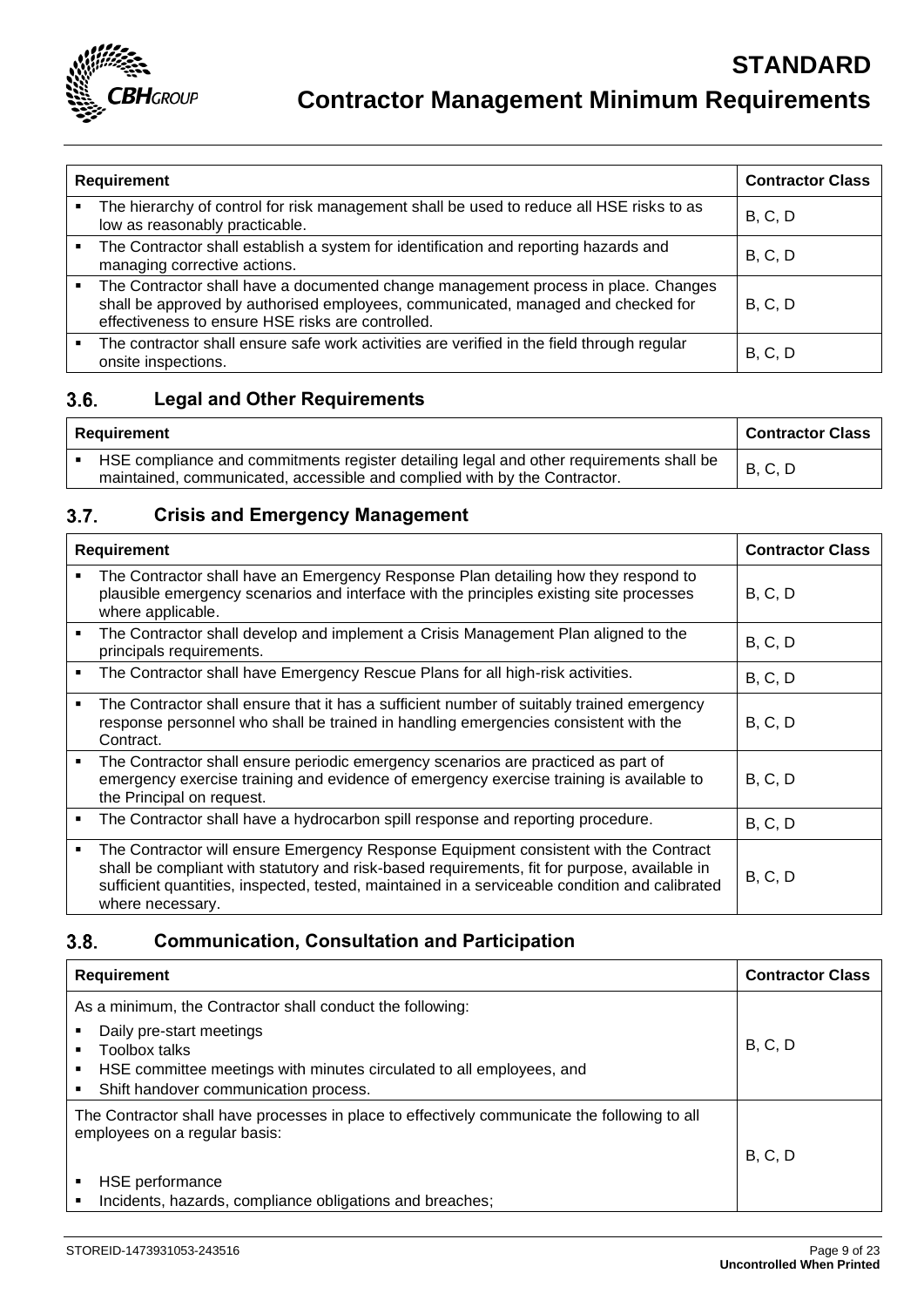

| The Contractor shall have a process for the tracking and resolution of health and safety<br>issues and communicate this process to all personnel. | <b>B, C, D</b> |
|---------------------------------------------------------------------------------------------------------------------------------------------------|----------------|
| The Contractor's HSE Representative must liaise with the Principals Representative<br>regarding material HSE issues.                              | <b>B, C, D</b> |

### $3.9.$ **Training, Awareness and Competency**

| <b>Requirement</b> |                                                                                                                                                                                                                                                                                                                           | <b>Contractor Class</b> |
|--------------------|---------------------------------------------------------------------------------------------------------------------------------------------------------------------------------------------------------------------------------------------------------------------------------------------------------------------------|-------------------------|
|                    | The Contractor shall comply with all the principles induction requirements.                                                                                                                                                                                                                                               | B, C, D                 |
|                    | The Contractor shall ensure that a visitor or short-term worker induction is available for any<br>Contractor or Principal personnel entering a designated contractor work site.                                                                                                                                           | B, C, D                 |
| ٠                  | The Contractor shall ensure competency profiles incorporating HSE related training<br>(inductions), competencies, formal qualifications, prescribed licences shall be identified and<br>documented for all positions and be periodically reviewed.                                                                        | B, C, D                 |
|                    | The Contractor shall ensure pre-mobilisation verification of competency for all employees<br>(including trade competencies, certificates, and licenses to perform regulated activities and<br>plant operation); and will ensure that all personnel are competent to conduct tasks assigned<br>to them under the Contract. | B, C, D                 |
|                    | The Contractor shall ensure the following:                                                                                                                                                                                                                                                                                | B, C, D                 |
|                    | A process to track expiry dates on staff training and certification is implemented (access to<br>sites may be withdrawn if these dates are exceeded).                                                                                                                                                                     | B, C, D                 |
|                    | A process for mentoring new/inexperienced employees is implemented.                                                                                                                                                                                                                                                       | B, C, D                 |
|                    | Positions equivalent to supervisor or above shall be deemed competent in supervisory<br>competencies.                                                                                                                                                                                                                     | B, C, D                 |
|                    | A behavioural-based safety program is implemented, as a minimum; this program shall<br>contain in-field interactions or equivalent.                                                                                                                                                                                       | B, C, D                 |

### $3.10.$ **Contractors and Supplier Management**

| Requirement |                                                                                                                                                                                                | <b>Contractor Class</b> |
|-------------|------------------------------------------------------------------------------------------------------------------------------------------------------------------------------------------------|-------------------------|
|             | The Contractor shall have a process in place to ensure any sub-contractors and/or<br>suppliers meet the requirements of the Contractors HSE system and CBH Contractor<br>minimum requirements. | <b>B, C, D</b>          |
|             | The Contractor shall seek approval from the Contract Manager prior to engaging and<br>mobilising any sub-contractor to a CBH site.                                                             | <b>B, C, D</b>          |

### **Operational Control**  $3.11.$

| <b>Requirement</b> |                                                                                                                                                                                                                             | <b>Contractor Class</b> |
|--------------------|-----------------------------------------------------------------------------------------------------------------------------------------------------------------------------------------------------------------------------|-------------------------|
|                    | The Contractor shall develop operating procedures for equipment in accordance with<br>OEM specifications and ensure HSE risks are mitigated to ALARP.                                                                       | B, C, D                 |
|                    | The Contractor shall ensure maintenance, testing, calibration and certification of plant and<br>equipment is carried out to manufacturer recommendations and regulatory requirements<br>and records of such are maintained. | B, C, D                 |
|                    | The Contractor shall ensure that registers for workplace inspections, plant, tools, rigging,<br>hazardous substances and electrical items are available.                                                                    | B, C, D                 |
|                    | The Contractor shall ensure statutory registration and certification requirements for<br>personnel, plant and equipment are identified, maintained and recorded.                                                            | B, C, D                 |
| ٠                  | The Contractor shall have a dust mitigation procedure where it is identified as a risk.                                                                                                                                     | B, C, D                 |
|                    | The Contractor shall define, implement, and communicate site HSE rules (e.g. prohibited<br>tools, PPE, training standards, environmental standards and mandatory procedures) for<br>the operation                           | B, C, D                 |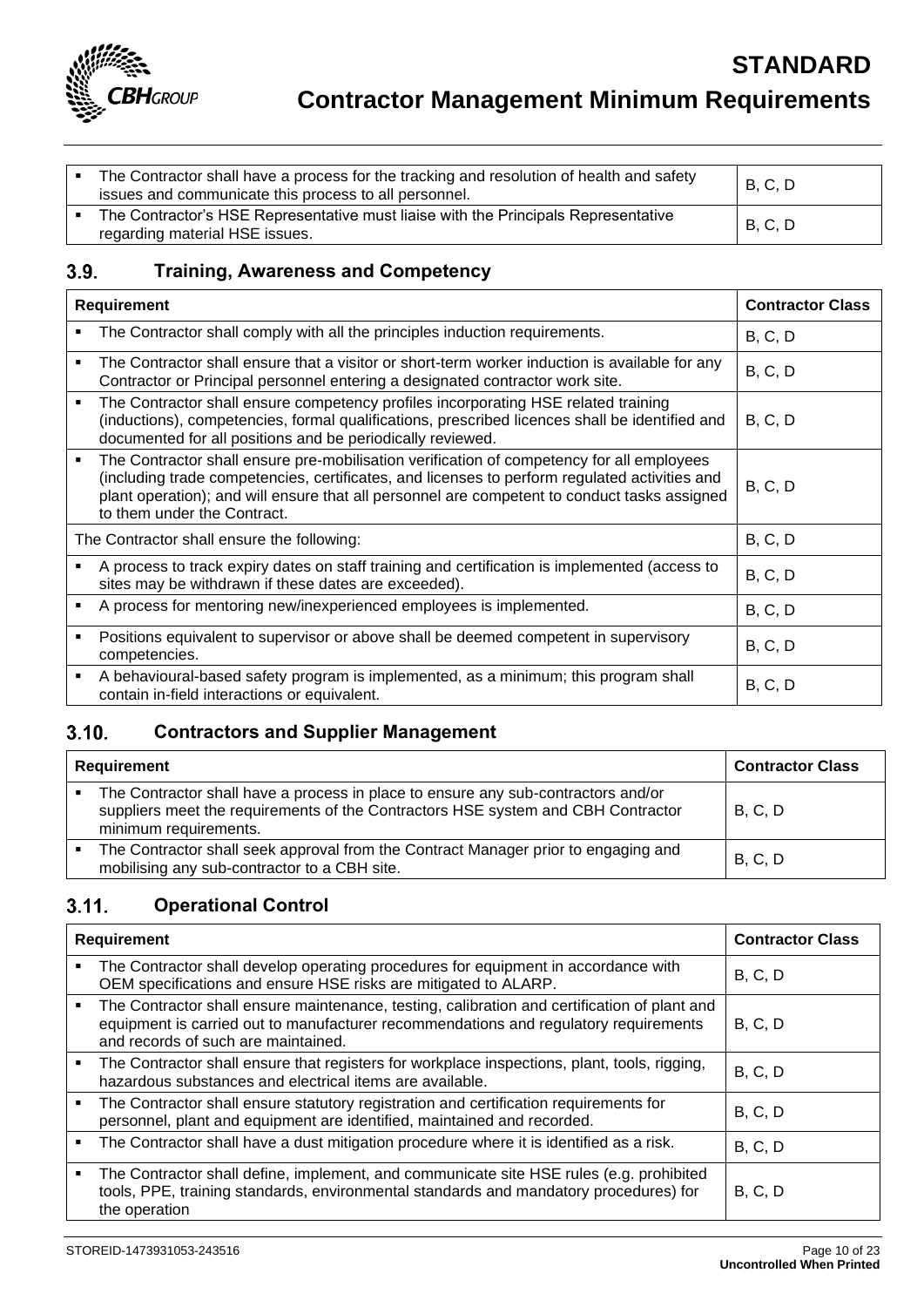

| The Contractor shall ensure all mobile equipment is free of soil or vegetative material<br>before entering or departing all CBH sites                                | <b>B, C, D</b> |
|----------------------------------------------------------------------------------------------------------------------------------------------------------------------|----------------|
| Demobilisation: ensure all wastes and materials are removed from site and disposed of in<br>accordance with any relevant legislation, management plan and procedure. | B, C, D        |

### $3.12.$ **Incident Management**

| <b>Requirement</b> |                                                                                                                                                                                                                                                                    | <b>Contractor Class</b> |
|--------------------|--------------------------------------------------------------------------------------------------------------------------------------------------------------------------------------------------------------------------------------------------------------------|-------------------------|
|                    | The Contractor shall ensure that a formal and standardised process is in place for<br>recording, investigating, and reporting incidents and non-conformances and for managing<br>corrective and preventive actions.                                                | B, C, D                 |
| ٠                  | The Contractor shall report in accordance with the CBH Incident Management Procedure.<br>It is the responsibility of the Contractor to ensure they have the latest version of the<br>document and train all relevant personnel in the procedure.                   | B, C, D                 |
|                    | The Contractor shall report all incidents to the Principal as soon as reasonably<br>practicable.                                                                                                                                                                   | B, C, D                 |
| ٠                  | The Principal shall report any statutory reportable incident to the regulator.                                                                                                                                                                                     | B, C, D                 |
|                    | The Contractor shall ensure all Serious Incidents and Serious Potential Incidents are<br>investigated using the ICAM or equivalent process and is completed by appropriately<br>trained personnel. Lessons learnt shall be shared with the Principal.              | B, C, D                 |
|                    | The Principal reserves the right to conduct investigations for any incident. The Contractor<br>shall commit to assist in this regard as required in a timely fashion.                                                                                              | B, C, D                 |
| ٠                  | A documented process is required that mandates all work is to be discontinued following<br>any Serious Incident as soon as it is safe to do so. Work shall not resume until all<br>temporary actions have been implemented and approval provided by the Principal. | B, C, D                 |
|                    | The Principal will undertake all environmental statutory reporting.                                                                                                                                                                                                | B, C, D                 |

### **Document, Records and Data Management**  $3.13.$

| <b>Requirement</b> |                                                                                                                                                                       | <b>Contractor Class</b> |
|--------------------|-----------------------------------------------------------------------------------------------------------------------------------------------------------------------|-------------------------|
|                    | The Contractor shall develop, implement and maintain a document control and records<br>management system.                                                             | B, C, D                 |
|                    | The Contractor shall ensure that the process by which Personnel and Visitors access<br>HSE procedures and other documents is described and communicated to personnel. | B, C, D                 |
|                    | Where applicable, the Principal will make available all reasonable Geographical<br>Information System data required to operate and maintain HSE requirements.         | <b>B</b> , C, D         |

### **Planning, Objectives and Targets**  $3.14.$

| <b>Requirement</b>                                                                                                                                                                                                                                                                                                        | <b>Contractor Class</b> |
|---------------------------------------------------------------------------------------------------------------------------------------------------------------------------------------------------------------------------------------------------------------------------------------------------------------------------|-------------------------|
| HSE KPI's (both lead and lag indicators) are to be established in conjunction with the<br>Principal and communicated to all levels of the Contractor's organisation. A system to record<br>and report progress toward KPI's shall be maintained, these HSE KPI's should at least<br>contain:<br>All Injury Frequency Rate | B, C, D                 |
| Contract HSE KPIs defined by the Contract Manager as Per Appendix 1                                                                                                                                                                                                                                                       | B, C, D                 |
| Contractor HSE Performance Indicators required by the Principal's Contractor<br>٠<br>Management System; and                                                                                                                                                                                                               | B, C, D                 |
| A system to record and report progress toward KPIs shall be maintained.                                                                                                                                                                                                                                                   | B, C, D                 |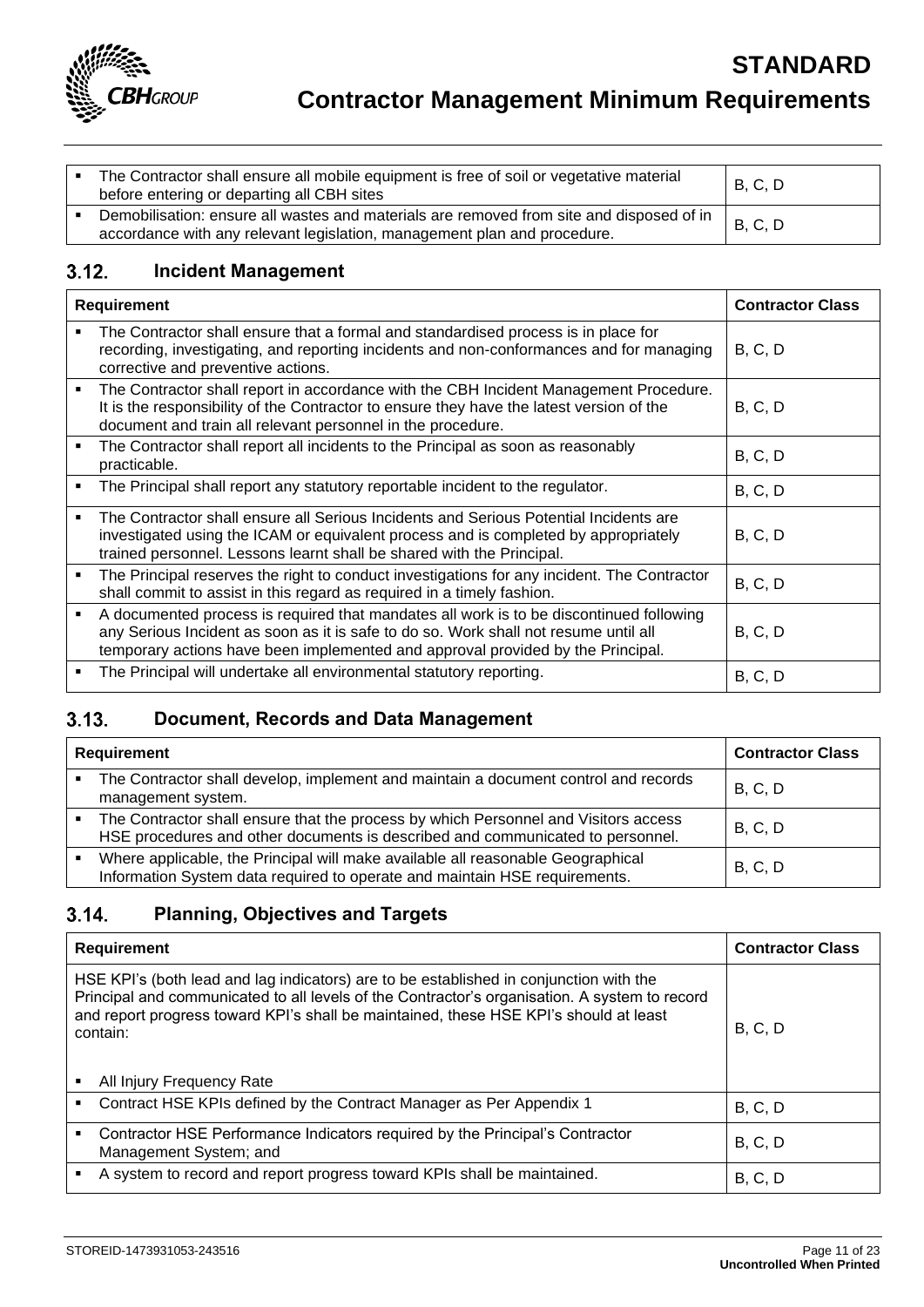

### $3.15.$ **Monitoring, Measuring, Reporting and Evaluation**

| <b>Requirement</b> |                                                                                                                                                                                                                         | <b>Contractor Class</b> |
|--------------------|-------------------------------------------------------------------------------------------------------------------------------------------------------------------------------------------------------------------------|-------------------------|
|                    | The Contractor shall implement and maintain the supervisory monitoring programs defined<br>by the Contractors HSE Management Plan and/or identified in the CRAW/Risk Assessment                                         | B, C, D                 |
|                    | The Contractor shall ensure monitoring and evaluation is carried out for all Critical Risks<br>and for activities that could cause adverse environmental and / or health impacts; and<br>where required by legislation. | B, C, D                 |
|                    | The Contractor shall ensure that HSE performance information captured identifies trends,<br>measures progress, assesses compliance and drives continuous improvement.                                                   | B, C, D                 |
|                    | The Contractor will formally report against Contractor HSE Performance Indicators on a<br>monthly basis.                                                                                                                | B, C, D                 |

### $3.16.$ **Auditing and Verification**

| Requirement |                                                                                                                                                        | <b>Contractor Class</b> |
|-------------|--------------------------------------------------------------------------------------------------------------------------------------------------------|-------------------------|
| ٠           | The Contractor shall develop and implement an audit program at a frequency appropriate to<br>the level of HSE risk and to ensure statutory compliance. | B, C, D                 |
|             | The Contractor shall ensure that audit findings will be actioned through established<br>corrective action systems.                                     | B, C, D                 |
|             | The Contractor shall regularly report on the status of close out actions resulting from audits,<br>to the Principal in its KPI data.                   | B, C, D                 |
| ٠           | The Principal reserves the right to audit The Contractor at its discretion.                                                                            | B, C, D                 |

### **Management Review**  $3.17.$

| <b>Requirement</b> |                                                                                                                                                                                                                                                | <b>Contractor Class</b> |
|--------------------|------------------------------------------------------------------------------------------------------------------------------------------------------------------------------------------------------------------------------------------------|-------------------------|
|                    | The Contractor shall have a process in place to conduct regular management reviews of its<br>HSE management system.                                                                                                                            | B, C, D                 |
|                    | The Contractor shall complete a formal annual review of HSE performance which as a<br>minimum includes:                                                                                                                                        |                         |
|                    | Review of operational risk profile                                                                                                                                                                                                             |                         |
|                    | Lessons learned review                                                                                                                                                                                                                         |                         |
|                    | Review of stakeholder feedback                                                                                                                                                                                                                 | B, C, D                 |
|                    | HSE incident performance                                                                                                                                                                                                                       |                         |
|                    | Compliance to HSE commitments                                                                                                                                                                                                                  |                         |
|                    | HSE Audit findings and                                                                                                                                                                                                                         |                         |
|                    | KPI performance and trends.                                                                                                                                                                                                                    |                         |
| ٠                  | The Contractor must develop, implement and communicate a HSE improvement plan. The<br>HSE improvement plan must be based on the output of the annual performance review and<br>include Environmental Management System objectives and targets. | B, C, D                 |
|                    | The Contractor's HSE Management Plan is appropriate for the scope of works and provides<br>clear direction as to whose systems are to be used in relation to all aspects of the HSE<br>management process.                                     | B, C, D                 |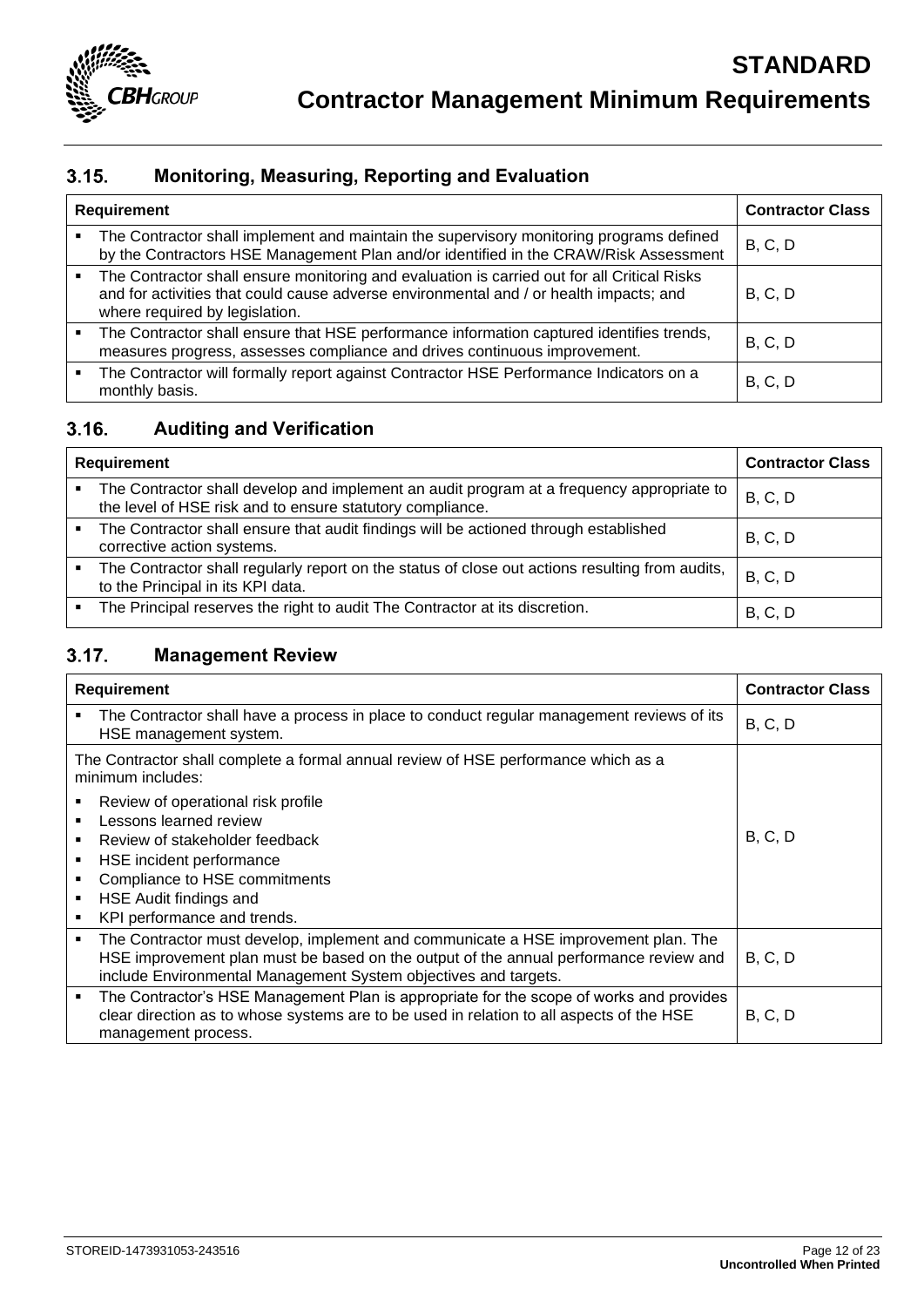

## <span id="page-12-0"></span>**4. HSE MINIMUM STANDARDS**

### $4.1.$ **Critical Risk Control**

| Requirement | <b>Contractor Class</b>                                                                                                                                                          |      |
|-------------|----------------------------------------------------------------------------------------------------------------------------------------------------------------------------------|------|
|             | Contractor shall ensure that all work that identifies a CBH critical risk during risk<br>assessment will be controlled in accordance with the CBH Critical Risk Control Standard | C, D |

### **Housekeeping**  $4.2.$

| Requirement                                                                                                                                                                                                                                                                                                                                                                                                                                                                                | <b>Contractor Class</b> |
|--------------------------------------------------------------------------------------------------------------------------------------------------------------------------------------------------------------------------------------------------------------------------------------------------------------------------------------------------------------------------------------------------------------------------------------------------------------------------------------------|-------------------------|
| A systematic housekeeping program shall be implemented to eliminate hazards and potential<br>incidents occurring from substandard housekeeping practices including:                                                                                                                                                                                                                                                                                                                        | A, B, C, D              |
| Waste Management (identification of all waste streams and suitable controls including<br>٠<br>controlled waste management and document retention where applicable),                                                                                                                                                                                                                                                                                                                        |                         |
| Storage and handling of hazardous materials and dangerous goods including disposal of<br>wastes,                                                                                                                                                                                                                                                                                                                                                                                           |                         |
| Storage and handling of hydrocarbons including recycling / disposal of wastes,<br>٠                                                                                                                                                                                                                                                                                                                                                                                                        |                         |
| General materials and equipment storage and controls while in use,<br>٠<br>Walkways and stairways, emergency exits, and equipment shall be identified and clear of<br>٠<br>any blockages. Design and mark areas that must always be kept clear, including but not<br>limited to the following: electrical distribution boards, fire extinguishers and safety<br>equipment. An area at least 1 metre in depth shall be left below electrical distribution<br>boards and fire extinguishers, |                         |
| Cables and hoses shall be run at a height suitable for ensuring they do not become a<br>٠<br>hazard to personnel. Suspended cables shall be suspended from insulated hooks.                                                                                                                                                                                                                                                                                                                |                         |
| Storage racks with a height more than four times the rack depth must be suitably attached<br>to supporting structure or bolted to the floor. Where appropriate, storage racks shall be<br>marked with maximum loadings,                                                                                                                                                                                                                                                                    |                         |
| All unnecessary items shall be removed from the workplace. Useable items shall be<br>٠<br>repaired as required and stored correctly. Unusable material shall be discarded,                                                                                                                                                                                                                                                                                                                 |                         |
| Cylindrical items such as pipes or drums shall be stored in suitably designed racks, or<br>adequately chocked.                                                                                                                                                                                                                                                                                                                                                                             |                         |

### $4.3.$ **Road Transport / Chain of Responsibility (CoR)**

### **Road Transport**  $4.3.1.$

| <b>Requirement</b> |                                                                                                                                                                                                                                                                                                                                                                                                                                                                                                                                                              | <b>Contractor Class</b>   |
|--------------------|--------------------------------------------------------------------------------------------------------------------------------------------------------------------------------------------------------------------------------------------------------------------------------------------------------------------------------------------------------------------------------------------------------------------------------------------------------------------------------------------------------------------------------------------------------------|---------------------------|
|                    | The Contractor shall ensure drivers are licensed, trained, assessed as competent and<br>authorised to operate in accordance with the vehicle and route safety requirements.<br>The Contractor shall ensure systems are developed (engineering solutions preferred) and<br>implemented at site to ensure maximum mass allowances are monitored and not breached.<br>The Contractor shall ensure or be working towards implementing that heavy vehicle(s) are<br>speed limited, with vehicle speeds and transit times monitored by on-board GPS<br>technology. |                           |
|                    | The Contractor shall ensure fatigue management plans are developed and adhered to.                                                                                                                                                                                                                                                                                                                                                                                                                                                                           | Scope of work<br>specific |
|                    | The Contractor shall ensure that minimum vehicle safety specifications are defined, pre-<br>start checks are recorded, and maintenance undertaken to ensure vehicles are fit for task<br>and road worthy.                                                                                                                                                                                                                                                                                                                                                    |                           |
|                    | The Contractor shall ensure a drug and alcohol screening program is in place that includes<br>pre-employment, random and post incident testing.                                                                                                                                                                                                                                                                                                                                                                                                              |                           |
|                    | The Contractor shall ensure controls are in place for preventing falls from height if having to<br>access prime-movers and vehicle trailers for loading and unloading activities. This includes                                                                                                                                                                                                                                                                                                                                                              |                           |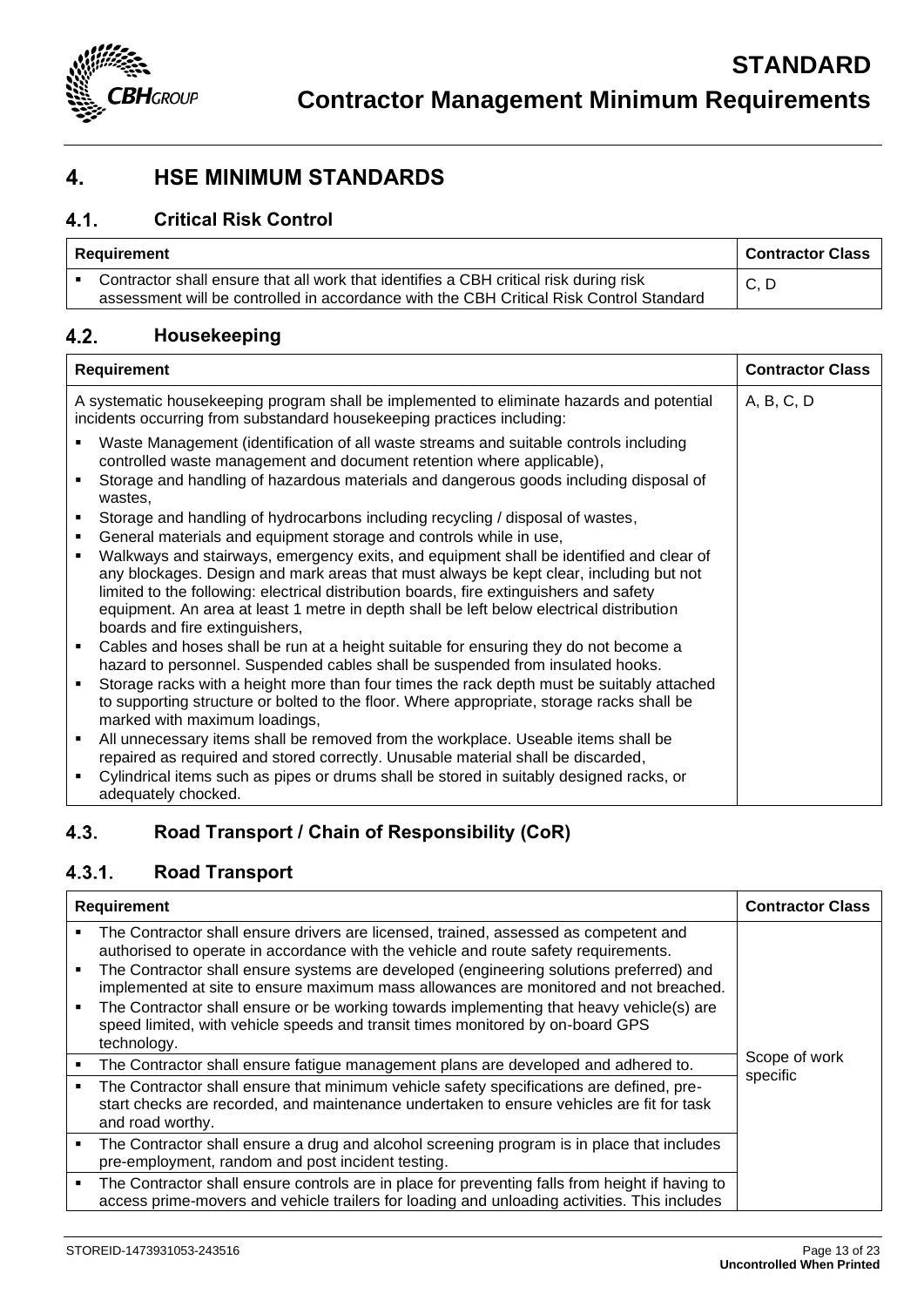

|  | Requirement<br><b>Contractor Class</b>                                                                                                                                            |  |
|--|-----------------------------------------------------------------------------------------------------------------------------------------------------------------------------------|--|
|  | that access ladders on trucks and trailers are in a serviceable condition enabling three<br>points of contact at all times and have a non-slip surface on the rungs of ladders.   |  |
|  | The Contractor shall ensure that heavy vehicles are procured in compliance with<br>specifications and ensure they are maintained to remain compliant.                             |  |
|  | The Contractor shall ensure that all road trips are assessed for route hazards with trip plans<br>established.                                                                    |  |
|  | The Contractor shall ensure a health assessment program is in place for all heavy vehicle<br>drivers that includes both pre-employment and age based periodic health assessments. |  |
|  | The Contactor shall ensure Supervisors, Managers, Allocators and Schedulers involved in<br>scheduling and dispatch of heavy vehicles undertake CoR awareness training.            |  |

### **Chain of Responsibility**  $4.3.2.$

| <b>Requirement</b> |                                                                                                                                                                                                                                                               | <b>Contractor Class</b>   |
|--------------------|---------------------------------------------------------------------------------------------------------------------------------------------------------------------------------------------------------------------------------------------------------------|---------------------------|
|                    | The Contractor shall have a documented risk assessment of requirements and obligations<br>relating to contractual chain of responsibility requirements.                                                                                                       |                           |
|                    | The Contractor shall ensure that personnel in the transport chain have been trained and<br>made aware of their obligation under CoR legislation.                                                                                                              |                           |
|                    | The Contractor shall have a system in place for ensuring:<br>Vehicles are suitable for the task<br>Loads are positioned correctly<br>Appropriate restraint equipment is used<br>Adequate load restraint is applied, and<br>Managing driver hours and fatigue. | Scope of work<br>specific |

#### $4.4.$ **Waste Management**

| Requirement |                                                                                                                                                                                                                                                                        | <b>Contractor Class</b> |
|-------------|------------------------------------------------------------------------------------------------------------------------------------------------------------------------------------------------------------------------------------------------------------------------|-------------------------|
| ٠           | The Contractor is responsible for managing all solid and liquid wastes in their area.                                                                                                                                                                                  | B, C, D                 |
| ٠           | Greenhouse Emissions data collection, reporting and reduction management                                                                                                                                                                                               | B, C, D                 |
|             | The discharge of any wastes or other materials shall only be done in accordance with<br>relevant Local, State or Federal legislation or in accordance with a license or permit held by<br>CBH or the Contractor.                                                       | B, C, D                 |
|             | Hazardous wastes will be directed to a licensed facility located offsite.                                                                                                                                                                                              | B, C, D                 |
| ٠           | The Contractor shall avoid petroleum-based solvents where possible and use bio-<br>degradable cleaning products instead.                                                                                                                                               | B, C, D                 |
| ٠<br>٠      | Wastes generated within machinery maintenance area will be contained, segregated and<br>removed to a licensed facility.<br>Lubricating oils will be recycled off site at a licensed waste disposal facility. Oil will be<br>recovered from runoff and bund catchments. | B, C, D                 |
| ٠           | Contractors will recycle batteries off-site.<br>Engine coolant will be containerised, recycled, or taken off site for disposal at a licensed<br>waste disposal facility.                                                                                               | B, C, D                 |

### **Hazardous Material and Dangerous Goods** 4.5.

| Requirement |                                                                                                                                                                                                                                    | <b>Contractor Class</b>             |
|-------------|------------------------------------------------------------------------------------------------------------------------------------------------------------------------------------------------------------------------------------|-------------------------------------|
|             | For each classified hazardous material or dangerous good, the Contractor shall complete a<br>Hazardous Materials / Dangerous Goods Risk Assessment and ensure approval by CBH<br>before any hazardous material is brought to site. | B, C, D (scope of<br>work specific) |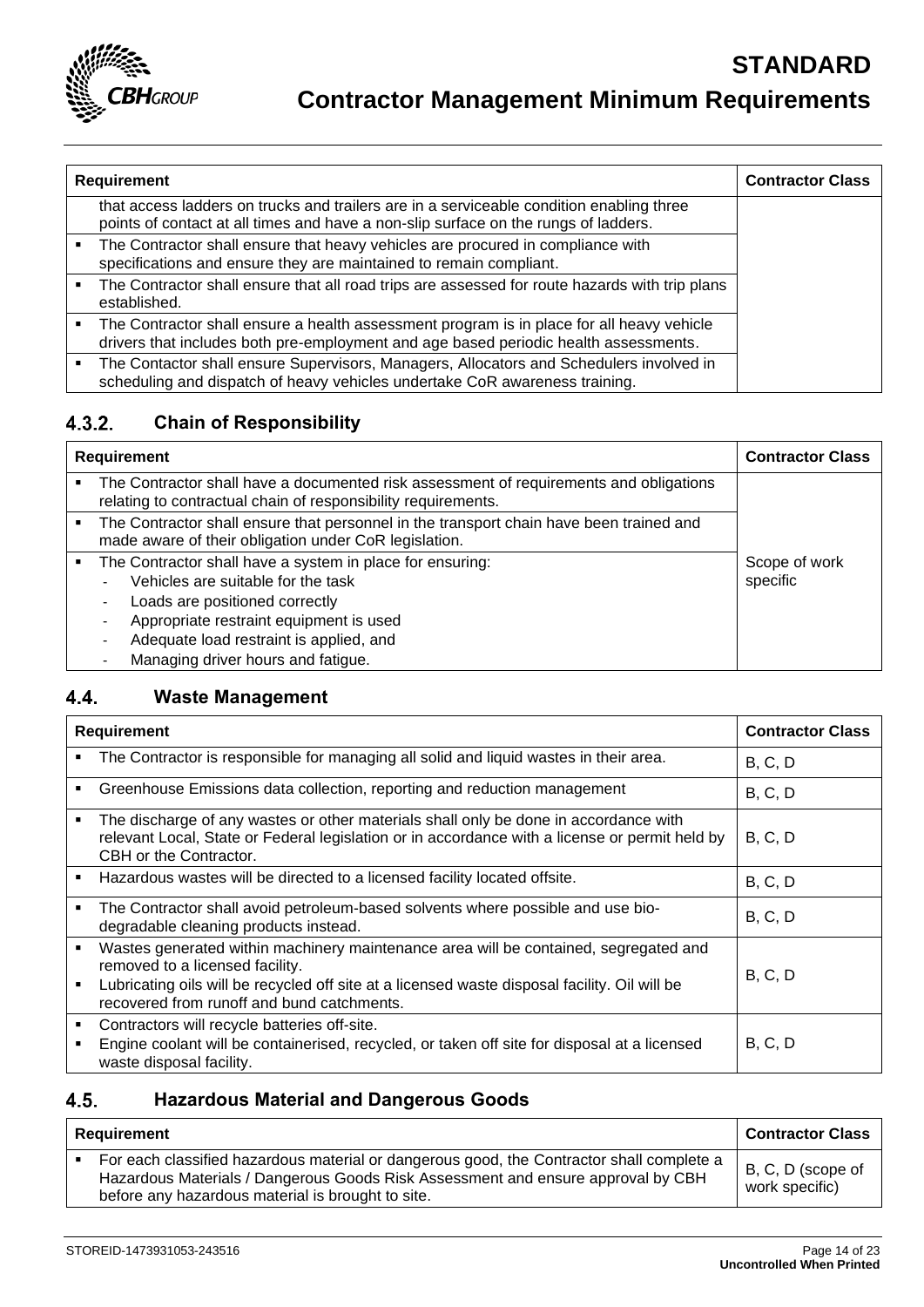

| A register of Hazardous Materials and Dangerous Goods (including quantities and storage<br>locations) shall be maintained and provided to CBH if required.                                                                             | B, C, D (scope of<br>work specific) |
|----------------------------------------------------------------------------------------------------------------------------------------------------------------------------------------------------------------------------------------|-------------------------------------|
| Personnel shall be trained in the use, storage and handling of Hazardous Materials/<br>Dangerous Goods, and Safety Data Sheets for all classified substances/materials shall be<br>readily available.                                  | B, C, D (scope of<br>work specific) |
| The purchase, transportation, storage, handling, use, disposal, and spill response of<br>Hazardous substances, including hydrocarbons is in accordance with statutory<br>requirements and environmental obligations applicable to CBH. | B, C, D (scope of<br>work specific) |

### **Asbestos Management**  $4.5.1.$

| Requirement |                                                                                                                                                                                                    | <b>Contractor Class</b> |
|-------------|----------------------------------------------------------------------------------------------------------------------------------------------------------------------------------------------------|-------------------------|
|             | Asbestos Containing Materials (ACM) has been identified at various CBH sites including<br>buildings (wall sheeting, roofing, ducting) and network assets (gaskets, pillars, electrical<br>boards). | A, B, C, D              |
|             | Where the Contractor undertakes work that may disturb ACM, asbestos registers must<br>٠<br>be consulted, and an ACM permit approved by the relevant Contract Manager.                              |                         |

### $4.5.2.$ **Gas Cylinders**

| <b>Requirement</b> |                                                                                                                                                                                                                                                                                            | <b>Contractor Class</b>             |
|--------------------|--------------------------------------------------------------------------------------------------------------------------------------------------------------------------------------------------------------------------------------------------------------------------------------------|-------------------------------------|
|                    | Gas cylinders shall be stored in an upright position and be secured to a fixed structure.<br>Empty and full cylinders shall be segregated, and each storage area shall be labelled<br>accordingly. Gas cylinders shall not be stored where they will be at risk from vehicular<br>traffic. | B, C, D (scope of<br>work specific) |
|                    | Cylinders shall only be transported in approved cradles. Trolleys specifically designed for<br>the handling of cylinders shall be used at all times.                                                                                                                                       | B, C, D (scope of<br>work specific) |
|                    | All gas hoses and cylinders used for hot work shall be fitted with flashback arrestors at the<br>cylinder and hand piece. All hoses shall be easily distinguished and not interchangeable.                                                                                                 | B, C, D (scope of<br>work specific) |
|                    | All equipment shall be inspected prior to use for defects, where defects are identified the<br>cylinder is to be tagged out of service and removed to an area designated for out of service<br>equipment for inspection, repair or disposal by a licensed service provider.                | B, C, D (scope of<br>work specific) |

### 4.6. **Permit to Work / Work Approval**

| <b>Requirement</b>                                                                                                                                                                                | <b>Contractor Class</b>                                                                                                      |                                     |
|---------------------------------------------------------------------------------------------------------------------------------------------------------------------------------------------------|------------------------------------------------------------------------------------------------------------------------------|-------------------------------------|
| A permit to work / work approval process shall be in place for the following high-risk activities:                                                                                                |                                                                                                                              |                                     |
| Work at height<br>Confined space entry<br>Excavation and penetration<br>Hot works<br><b>Critical Lifts</b>                                                                                        | <b>Critical Safety System Out of Service</b><br><b>Permit Isolation</b><br><b>High Voltage Access</b><br>Asbestos Management | B, C, D (scope of<br>work specific) |
| Each permit/work approval issued shall:                                                                                                                                                           |                                                                                                                              |                                     |
| Have a risk assessment completed and attached<br>Be displayed at a visible place at the worksite until the job is complete<br>Be valid only for the time of work<br>contractors where applicable. | Include defined responsibilities for handover of plant and equipment between shifts and                                      | B, C, D (scope of<br>work specific) |
| Be closed or suspended prior to start-up of equipment.                                                                                                                                            |                                                                                                                              |                                     |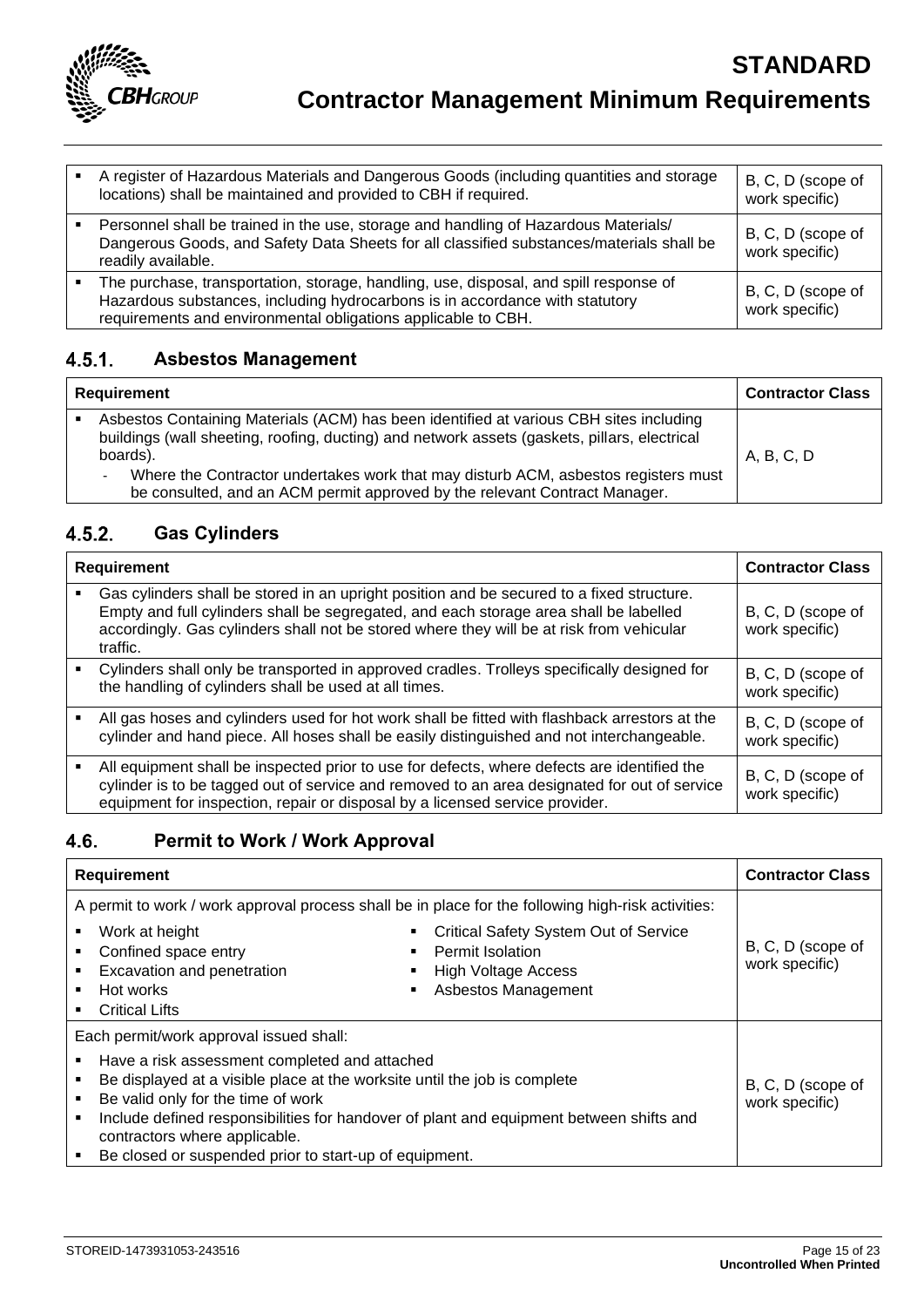

### $4.6.1.$ **Hot Work**

| <b>Requirement</b>                                                                                                                                                                                                                                                                                                                                                                                               | <b>Contractor Class</b>             |
|------------------------------------------------------------------------------------------------------------------------------------------------------------------------------------------------------------------------------------------------------------------------------------------------------------------------------------------------------------------------------------------------------------------|-------------------------------------|
| A Hot Work Permit shall be required for all hot work conducted in hazardous areas and where<br>there is the presence (actual or potential) of flammable liquids, gases or flammable solids.<br>Nominated hazardous areas include:                                                                                                                                                                                |                                     |
| Sub-stations<br>Office & accommodation buildings<br>Conveyor drives<br><b>Transfer Houses</b><br>Fuel / combustible materials storage areas once flammable materials are introduced to the<br>location<br>Above conveyors, chutes, cable trays once hazardous materials are placed within<br>Material storage areas including warehouse and lay down areas<br>Grain storage areas, and<br>Other areas as posted. | B, C, D (scope of<br>work specific) |
| A Hot Work Permit shall be issued by a CBH authorised person after a review of the<br>٠<br>appropriate risk management documentation and all safeguards associated with the<br>proposed hot work have been implemented and deemed satisfactory.                                                                                                                                                                  | B, C, D (scope of<br>work specific) |
| Appropriate firefighting equipment and personnel trained in the use of the equipment are<br>available at the scene.                                                                                                                                                                                                                                                                                              | B, C, D (scope of<br>work specific) |

### $4.6.2.$ **Welding**

| <b>Requirement</b> |                                                                                                                                                                                                                                                                   | <b>Contractor Class</b>             |
|--------------------|-------------------------------------------------------------------------------------------------------------------------------------------------------------------------------------------------------------------------------------------------------------------|-------------------------------------|
|                    | Welding shall only be undertaken by qualified and experienced personnel and a hot work<br>permit shall be obtained prior to commencement of work.                                                                                                                 | B, C, D (scope of<br>work specific) |
|                    | Welding gloves shall be sound, dry and used on both hands while welding and changing<br>electrodes. Welders should wear appropriate dry fireproof clothing that covers the legs and<br>arms, and footwear should be rubber soled and not have bare steel toecaps. | B, C, D (scope of<br>work specific) |
| ٠                  | Leads and equipment shall be inspected for damage. Damaged equipment and leads shall<br>be removed from service for repair or discard.                                                                                                                            | B, C, D (scope of<br>work specific) |
|                    | Any transformer or inverter type welding machine will be fitted with a Voltage Reduction<br>Device (VRD).                                                                                                                                                         | B, C, D (scope of<br>work specific) |
|                    | All other types of welding machines will be fitted with an in-line isolator or a "dead man"<br>type switch.                                                                                                                                                       | B, C, D (scope of<br>work specific) |

### $4.6.3.$ **High Voltage Switching**

| <b>Requirement</b> |                                                                                                                                                                                                                            | <b>Contractor Class</b>          |
|--------------------|----------------------------------------------------------------------------------------------------------------------------------------------------------------------------------------------------------------------------|----------------------------------|
|                    | No person shall make personal contact, either directly or through any conducting object,<br>with any high voltage conductor believed to be dead, unless the conductor has been<br>effectively earthed and short circuited. | C, D (scope of<br>work specific) |
|                    | High voltage switching shall be carried out only by an approved High Voltage Operator and<br>where the appropriate permit has been issued.                                                                                 | C, D (scope of<br>work specific) |
|                    | Approved protective clothing and equipment shall be used to carry out switching and when<br>proving cables and equipment are dead.                                                                                         | C, D (scope of<br>work specific) |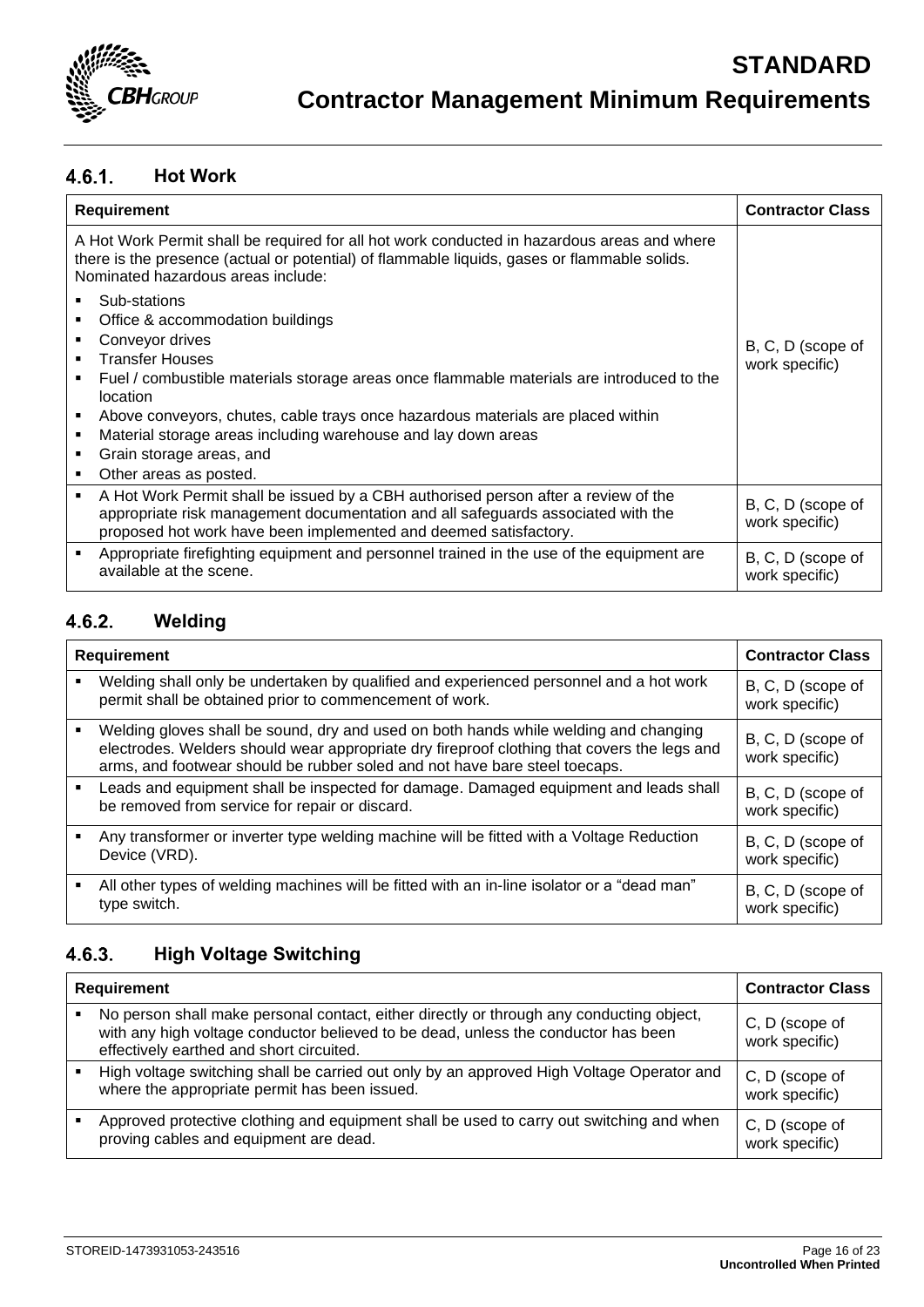

### $4.6.4.$ **Electrical**

| Requirement         |                                                                                                                                                                                                                                                                                                                                                                                                                                                                                                         | <b>Contractor Class</b> |
|---------------------|---------------------------------------------------------------------------------------------------------------------------------------------------------------------------------------------------------------------------------------------------------------------------------------------------------------------------------------------------------------------------------------------------------------------------------------------------------------------------------------------------------|-------------------------|
| $\blacksquare$      | The Contractor shall conduct all works to Electricity (Licensing) Regulations 1991                                                                                                                                                                                                                                                                                                                                                                                                                      | A, B, C, D              |
|                     | The Contractor shall develop operating procedures for the use of equipment in<br>accordance with OEM specifications and ensure HSE risks are mitigated to ALARP.<br>Portable electrical equipment shall be inspected prior to use to identify defects.                                                                                                                                                                                                                                                  | B, C, D                 |
| $\blacksquare$      | The Contractor shall ensure maintenance, testing, calibration and certification of plant and<br>electrical equipment is carried out to manufacturer recommendations and regulatory<br>requirements and records of such are maintained.                                                                                                                                                                                                                                                                  | B, C, D                 |
| ٠                   | Portable electrical equipment shall only be used if it has a current test tag on the<br>equipment.<br>A system should be in place to verify that electrical equipment that is unfit or is unsafe for<br>use is removed from the workplace.                                                                                                                                                                                                                                                              | B, C, D                 |
| $\blacksquare$      | The Contractor shall ensure that registers for workplace inspections, plant, tools, rigging,<br>hazardous substances and electrical items are available.                                                                                                                                                                                                                                                                                                                                                | B, C, D                 |
| $\blacksquare$      | The Contractor shall ensure statutory registration and certification requirements for<br>personnel, plant and equipment are identified, maintained and recorded.                                                                                                                                                                                                                                                                                                                                        | B, C, D                 |
| $\blacksquare$      | The Contractor shall have a dust mitigation procedure where it is identified as a risk.                                                                                                                                                                                                                                                                                                                                                                                                                 | B, C, D                 |
| $\blacksquare$      | The Contractor shall define, implement and communicate site HSE rules (e.g. prohibited<br>tools, PPE, training standards, environmental standards and mandatory procedures) for<br>the operation                                                                                                                                                                                                                                                                                                        | B, C, D                 |
| $\blacksquare$      | The Contractor shall verify that all electrical work will only be carried out by personnel<br>authorised to carry out that work by a licence issued in accordance with the Western<br>Australian Electricity (Licensing) Regulations.                                                                                                                                                                                                                                                                   | A, B, C, D              |
| $\blacksquare$<br>٠ | Electrical PPE: The Contractor shall provide designated electrical PPE for electrical<br>workers. PPE shall include indication of the level of voltage exposure rating, prevent<br>conduction of electricity, clothing shall be 100% cotton or wool, insulated gloves, helmets,<br>non-metallic glasses and footwear.<br>Electrical PPE shall be inspected prior to use to ensure fit for purpose and completely free<br>of moisture; PPE not fit for use shall be discarded and marked out of service. | A, B, C, D              |
| $\blacksquare$      | The Contractor shall ensure all mobile equipment is free of soil or vegetative material<br>before entering or departing all CBH sites                                                                                                                                                                                                                                                                                                                                                                   | <b>B, C, D</b>          |
| $\blacksquare$      | Demobilisation: ensure all wastes and materials are removed from site and disposed of in<br>accordance with any relevant legislation, management plan and procedure.                                                                                                                                                                                                                                                                                                                                    | <b>B, C, D</b>          |

### **Cranes and Lifting**  $4.6.5.$

| <b>Requirement</b> |                                                                                                                                                                                                                                                                                                                                                                                                                                                                                                                                                                                                                                                                                                                                                                                                                                                                                                                                  | <b>Contractor Class</b>   |
|--------------------|----------------------------------------------------------------------------------------------------------------------------------------------------------------------------------------------------------------------------------------------------------------------------------------------------------------------------------------------------------------------------------------------------------------------------------------------------------------------------------------------------------------------------------------------------------------------------------------------------------------------------------------------------------------------------------------------------------------------------------------------------------------------------------------------------------------------------------------------------------------------------------------------------------------------------------|---------------------------|
| ٠                  | The Contractor shall have a documented risk assessment of requirements and obligations<br>relating to contractual chain of responsibility requirements.                                                                                                                                                                                                                                                                                                                                                                                                                                                                                                                                                                                                                                                                                                                                                                          |                           |
| ٠                  | Rated and Certified Cranes. The Contractor shall have a system in place to verify:<br>All Cranes shall include audible and visual alarms.<br>All Cranes manufactured with an anti-two block device or limit switch shall be<br>inspected to ensure the device is operational and not overridden prior to use.<br>With exception of pick and carry operations, no lifting shall be carried out without<br>$\overline{\phantom{0}}$<br>outriggers deployed, locked, and only used in line with the OEM standards.<br>Statutory inspections and preventative maintenance and repairs to cranes, cables and<br>lifting components shall comply with the manufacturer's specifications and regulatory<br>requirements as a minimum and records shall be kept on site.<br>All cranes shall be subject to a documented pre-operation inspection and annual<br>inspections to ensure safety devices and load indicators are functioning. | Scope of work<br>specific |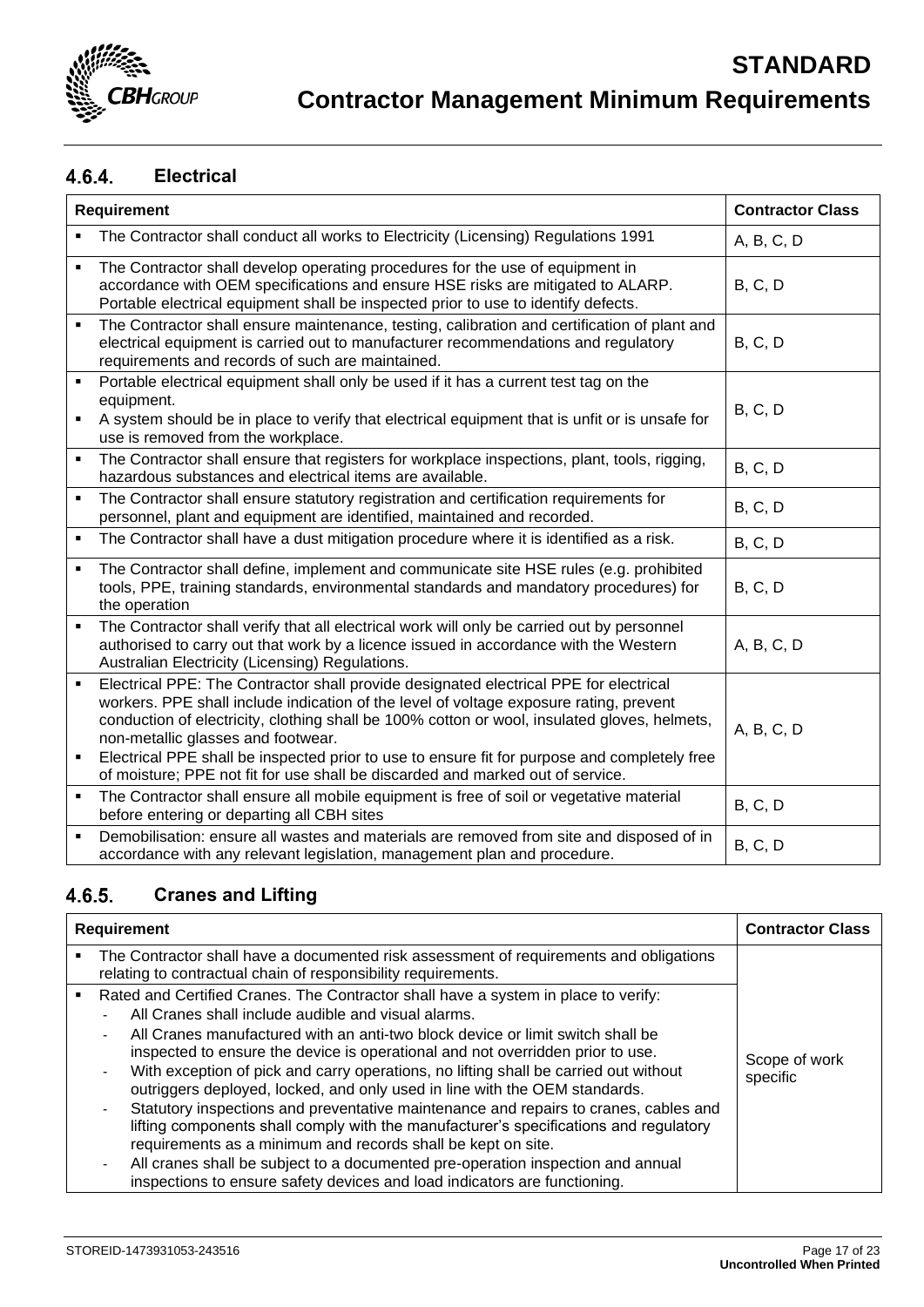

|   |                              | Any modification to cranes and lifting components shall be subject to original<br>equipment manufacturer's approval, conducted in accordance with AS 1418.1 Cranes,<br>hoists and winches - General requirements.                                                                                                                                                                                                  |                           |
|---|------------------------------|--------------------------------------------------------------------------------------------------------------------------------------------------------------------------------------------------------------------------------------------------------------------------------------------------------------------------------------------------------------------------------------------------------------------|---------------------------|
|   |                              | Rated and Certified Lifting Components. The Contractor shall have a system in place to                                                                                                                                                                                                                                                                                                                             |                           |
|   | verify:                      | The manufacturers rated capacity (MRC), safe working load (SWL) or working load<br>limit (WLL) shall be clearly identified and marked on all relevant lifting equipment and                                                                                                                                                                                                                                        |                           |
|   |                              | shall not be exceeded.<br>All lifting equipment shall be identifiable with a unique identity code or number                                                                                                                                                                                                                                                                                                        |                           |
|   |                              | (excluding shackles) and inspected at a documented, specified frequency.                                                                                                                                                                                                                                                                                                                                           |                           |
|   |                              | All lifting hooks (except for grab and chain shortening hooks) will be fitted with a safety<br>latch to prevent the load from accidentally detaching.                                                                                                                                                                                                                                                              |                           |
|   |                              | All rigging connections and lifting equipment shall be in a safe condition for use. Lifting<br>equipment shall not be operated with an inoperable or defective safety device.                                                                                                                                                                                                                                      |                           |
|   |                              | Lifting points shall have a SWL/WLL rating aligned to a site register. Lifting points<br>without a rating must have a risk assessment outlining how the load is to be lifted and                                                                                                                                                                                                                                   |                           |
|   |                              | this risk assessment is approved by the lift Supervisor.                                                                                                                                                                                                                                                                                                                                                           |                           |
|   |                              | Management of mobile crane operator operation hours and fatigue.                                                                                                                                                                                                                                                                                                                                                   |                           |
|   |                              | Load Cells and Tilt/Level indicators. The Contractor shall have a system in place to verify:<br>All cranes shall be fitted with a slew and height limiter device(s) that measure and<br>monitor the load and indicates to the operator if the crane is within the safe load and<br>rated capacity; preference would be that the installed device cuts out to prevent<br>overloading and overreaching of the crane. |                           |
|   | $\overline{\phantom{a}}$     | All cranes shall be fitted with a load cell with the weight of the load displayed in the                                                                                                                                                                                                                                                                                                                           | Scope of work             |
|   |                              | visual range of the operator.<br>All mobile cranes shall have a tilt (pick and carry) or level (slewing) indicator displayed                                                                                                                                                                                                                                                                                       | Specific                  |
|   |                              | in the visual range of the crane operator.                                                                                                                                                                                                                                                                                                                                                                         |                           |
|   |                              | A system exists that ensures load (tilt/level) indicators and load cells are maintained,<br>correctly calibrated and operates within OEM requirements.                                                                                                                                                                                                                                                             |                           |
|   |                              |                                                                                                                                                                                                                                                                                                                                                                                                                    |                           |
| ٠ |                              | Lift Plan. The Contractor shall have a system in place to verify:<br>A lift plan is in place for all crane activities. This is inclusive of critical lifts, non-standard<br>lifts if not supported by JHA or a SWI, multiple crane lifts and lifts within or have the<br>potential to impede the 10-metre power line or high voltage apparatus exclusion zone.                                                     |                           |
|   |                              | That there is a documented process for lift plans that specifies the minimum                                                                                                                                                                                                                                                                                                                                       |                           |
|   |                              | competencies of persons who develop and approve lift plans.<br>The lift plan includes - load data, equipment data, rigging data, lift computation and                                                                                                                                                                                                                                                              | Scope of work<br>Specific |
|   |                              | proximity to hazards.<br>A check shall be conducted prior to the lift to ensure that the load being lifted is within                                                                                                                                                                                                                                                                                               |                           |
|   |                              | the rated capacity of the crane and lifting attachments/rigging equipment and is also<br>within limits set out in the lift plan.                                                                                                                                                                                                                                                                                   |                           |
|   |                              | The operator shall not leave the crane controls while a load is suspended.                                                                                                                                                                                                                                                                                                                                         |                           |
|   |                              | Trained and Competent Personnel. The Contractor shall have a system in place to verify:                                                                                                                                                                                                                                                                                                                            |                           |
|   |                              | All personnel involved in lifting activities shall be competent to do so; dogman and<br>riggers shall hold a current nationally recognised High-Risk Work Licence.                                                                                                                                                                                                                                                 | Scope of work             |
|   |                              | All personnel involved in operation of a crane shall be competent to do so; crane<br>operators shall hold a current nationally recognised High-Risk Work Licence and                                                                                                                                                                                                                                               | Specific                  |
|   |                              | undertake a VOC for the specific crane being operated.<br>Crane Exclusion Zones. The Contractor shall have a system in place to verify:                                                                                                                                                                                                                                                                            |                           |
|   |                              | That Barricades or an exclusion zone shall be established around the crane that<br>covers the entire working (including machine radius) area (tail swing and drop zone) to<br>prevent entry of unauthorised personnel.                                                                                                                                                                                             | Scope of work<br>Specific |
|   | $\qquad \qquad \blacksquare$ | Loads shall not swing over people or occupied buildings and no person shall be under<br>a suspended load or in a position where they could be struck by a falling load, be<br>placed between the load and the crane or between the crane and a structure. Where                                                                                                                                                    |                           |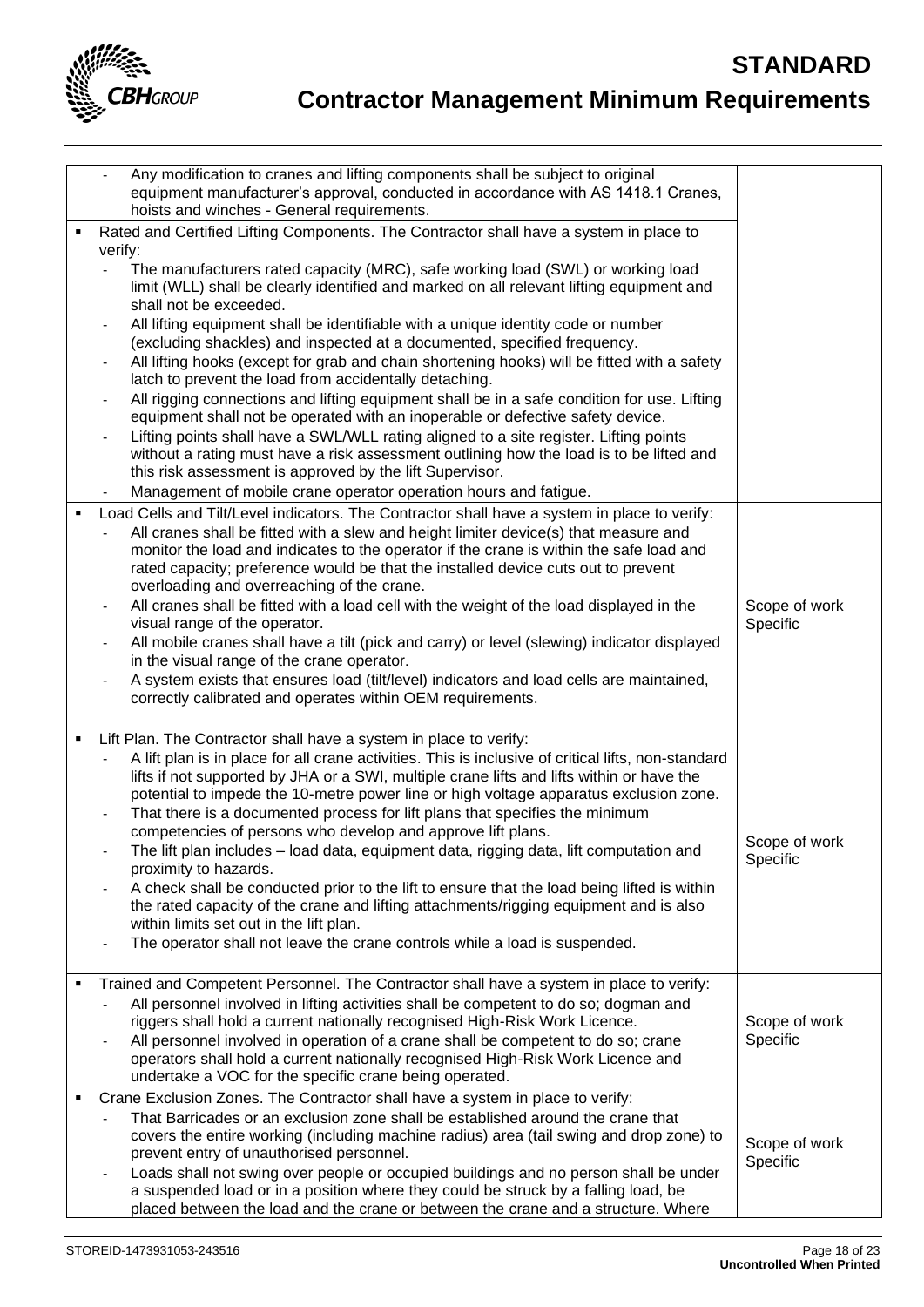

there is a risk of a load falling and striking a person, barricading or similar controls to prevent access shall be in place. - Trial lifts shall be conducted for every non-standard and critical lift (e.g. check/taking load and checking clearances).

### $4.7.$ **Hazardous, Restricted and Prohibited Equipment**

### $4.7.1.$ **Explosive Power Tools**

| <b>Requirement</b> |                                                                                                                                                                 | <b>Contractor Class</b> |
|--------------------|-----------------------------------------------------------------------------------------------------------------------------------------------------------------|-------------------------|
|                    | Written permission is required from the Contract Manager prior to bringing explosive-power<br>tools onto any CBH site.                                          |                         |
|                    | No persons will use an explosive-powered tool until they have been trained to use and<br>maintain the tool and are deemed to be competent to operate the tool.  |                         |
|                    | Explosive-powered tools must not be used near other persons unless adequate safety<br>precautions are taken.                                                    |                         |
|                    | Warning notices must be posted when an explosive-powered tool is being used.                                                                                    | A, B, C, D              |
|                    | An explosive-powered tool is not to be used in situations where flammable or explosive<br>gas, liquid or dust is present.                                       |                         |
|                    | Explosive-powered tools will be stored unloaded in a safe place inaccessible to<br>unauthorised persons.                                                        |                         |
|                    | Only cartridges suited to both the explosive-powered tool and the work to be performed are<br>to be used. Cartridges must be stored in locked metal containers. |                         |

### $4.7.2.$ **Compressed Air Tools**

| Requirement |                                                                                                                                                                                                                                                                                                      | <b>Contractor Class</b> |
|-------------|------------------------------------------------------------------------------------------------------------------------------------------------------------------------------------------------------------------------------------------------------------------------------------------------------|-------------------------|
|             | Compressed air supplies shall be checked to ensure correct pressure and air quality for the<br>tools being used.<br>Permanent supply systems shall be labelled and fitted with suitable fittings to minimise the<br>risk of inadvertent connection of Compressed Air Tools to incompatible services. | A, B, C, D              |

### **Construction Work** 4.8.

| Requirement                                                                                                                                                                                                                                                                                                                                                                                                                                                                                                                                                                                                  | <b>Contractor Class</b>                 |
|--------------------------------------------------------------------------------------------------------------------------------------------------------------------------------------------------------------------------------------------------------------------------------------------------------------------------------------------------------------------------------------------------------------------------------------------------------------------------------------------------------------------------------------------------------------------------------------------------------------|-----------------------------------------|
| The Contractor shall ensure that the appropriate demolition licenses have been obtained<br>and provided to the principle prior to work commencing.                                                                                                                                                                                                                                                                                                                                                                                                                                                           | A, B, C, D (scope<br>of work specific)  |
| The Contractor shall have a system in place to verify that where a person undertakes<br>construction work, they must have successfully completed general construction induction<br>training. (White Card)                                                                                                                                                                                                                                                                                                                                                                                                    | A, B, C, D (scope)<br>of work specific) |
| The Contractor shall ensure all high-risk construction work included but not limited to the below<br>shall have a SWMS in place:                                                                                                                                                                                                                                                                                                                                                                                                                                                                             |                                         |
| Where there is a risk of a person falling two metres or more<br>On telecommunications towers<br>Involving demolition<br>Involving the disturbance or removal of asbestos<br>Involving structural alterations that require temporary support to prevent collapse<br>Involving a confined space<br>Involving excavation to a depth greater than 1.5 metres<br>Construction of tunnels<br>Involving use of explosives<br>On or near pressurised gas distribution mains and consumer piping<br>٠<br>On or near chemical, fuel or refrigerant lines<br>On or near energised electrical installations and services | A, B, C, D (scope)<br>of work specific) |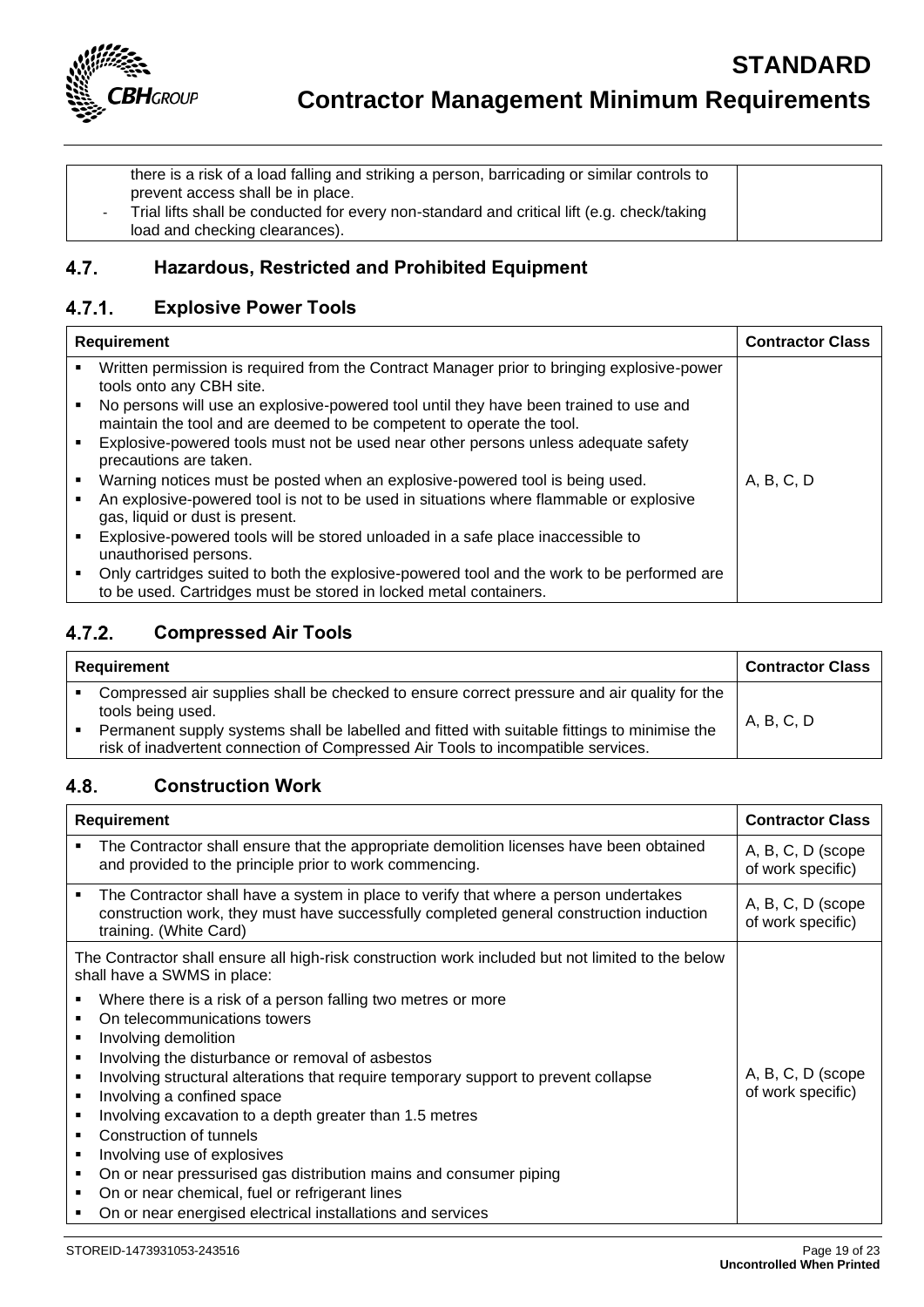

### **Requirement Contractor Class ·** In an area that may have a contaminated or flammable atmosphere ▪ Tilt-up and precast concrete construction work ▪ On or adjacent to roadways or railways used by road or rail traffic ■ On construction sites where there is any movement of powered mobile plant ▪ In an area where there are artificial extremes of temperature ▪ In, over or adjacent to water or other liquids where there is a risk of drowning, and

**■** Involving diving.

### $4.8.1.$ **Scaffolding**

| <b>Requirement</b> |                                                                                                                                                                                                                                                                                                                                                                                                                                                           | <b>Contractor Class</b> |
|--------------------|-----------------------------------------------------------------------------------------------------------------------------------------------------------------------------------------------------------------------------------------------------------------------------------------------------------------------------------------------------------------------------------------------------------------------------------------------------------|-------------------------|
|                    | The Contractor shall have a documented risk assessment of scaffolding requirements. This<br>may incorporate the implementation of scaffold management plan.                                                                                                                                                                                                                                                                                               | A, B, C, D              |
| ٠                  | The Contractor shall ensure that the aspects of design, installation, construction,<br>commissioning and dismantling of scaffolds are carried out to manufacturer<br>recommendations and regulatory requirements and records of such are maintained.                                                                                                                                                                                                      | A, B, C, D              |
| ٠                  | The Contractor shall have a system in place to verify that scaffolding activities are to be<br>supervised by experienced and trained personnel.                                                                                                                                                                                                                                                                                                           | A, B, C, D              |
| $\blacksquare$     | The Contractor will have a system in place to verify that scaffolding activities are conducted<br>by personnel that hold a current nationally recognised competency. The competency will<br>define the scaffolding high risk work licence class of either:<br>Basic<br>Intermediate<br>Advanced.<br>This includes standby personnel and spotters.                                                                                                         | A, B, C, D              |
| $\blacksquare$     | The Contractor shall have a system in place to verify where overhead work is being<br>conducted, barricades shall be erected around the work area below to ensure other people<br>do not walk into an area at risk from falling objects. Barricades must be positioned to<br>accommodate the height of the work area and the potential for deflection of falling objects.<br>Where it's not practical to put barricades in place a spotter shall be used. | A, B, C, D              |
| ٠                  | There shall be drop protection systems in place to prevent tools and equipment from falling<br>from height (e.g. tool lanyards, buckets, grommets, drop mats). Determine effective controls<br>to eliminate or reduce the potential for dropped objects introduced from maintenance and<br>operational activities when working above ground level.                                                                                                        | A, B, C, D              |
| ٠                  | All scaffolds shall have a Scaff tag attached, completed by the builder of the scaffold                                                                                                                                                                                                                                                                                                                                                                   | A, B, C, D              |
| ٠                  | Scaffold shall be inspected by a competent person within the last 30 days prior to use. If the<br>Scaff tag is not current (inspected in the last 30 days) then the scaffolding is not to be used.                                                                                                                                                                                                                                                        | A, B, C, D              |

### **Grain Quality** 4.9.

| Requirement                                                                                                                                                           | <b>Contractor Class</b> |
|-----------------------------------------------------------------------------------------------------------------------------------------------------------------------|-------------------------|
| The Contractor shall recognise that CBH Group is storing and handling Food and Feed Grade<br>Products and ensure that:                                                |                         |
| Any items that could potentially contaminate grain i.e. bolts are picked up immediately<br>$\blacksquare$<br>Work areas are cleanly maintained, and<br>$\blacksquare$ | A, B, C, D              |
| All equipment mobilized to site is weed and pest free.                                                                                                                |                         |

### $4.10.$ **Tarping**

| Requirement                                                                                                                                                 | Contractor Class |
|-------------------------------------------------------------------------------------------------------------------------------------------------------------|------------------|
| The Contractor shall have a documented risk assessment of the requirements and<br>obligations relating to contractual chain of responsibility requirements. | A, B, C, D       |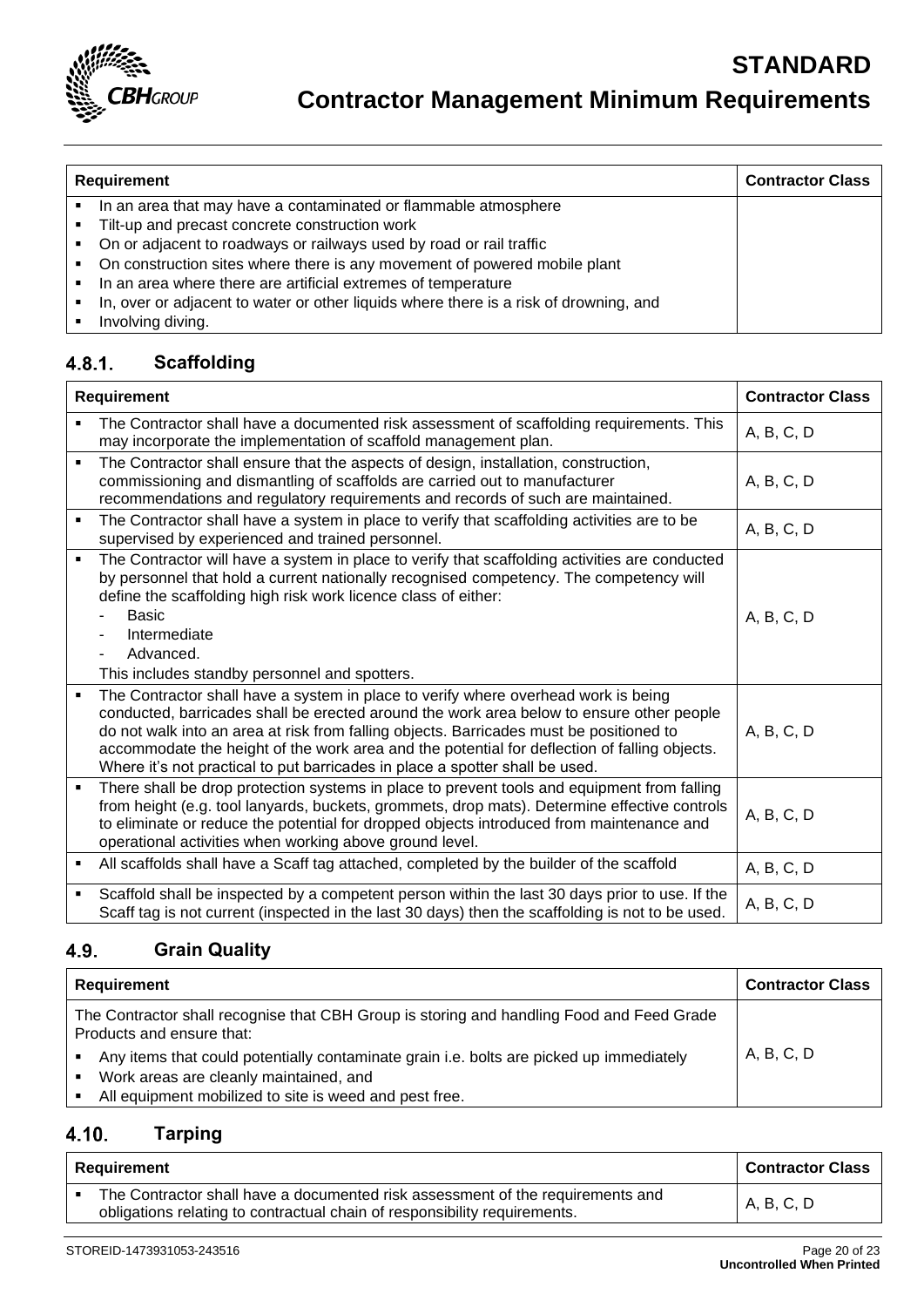

| Specifically, this documented risk assessment shall consider: Wind speed, the number of<br>personnel on site to safely undertake tarping activities, means of edge protection when<br>operating on open bulkheads and use of equipment to control tarp movements.                                                                                        |            |
|----------------------------------------------------------------------------------------------------------------------------------------------------------------------------------------------------------------------------------------------------------------------------------------------------------------------------------------------------------|------------|
| Contractor Tarping companies shall verify they have tarping systems and practices in place<br>that are approved by the Grain Covers & Portable Infrastructure Manager prior to<br>commencing tarping activities.                                                                                                                                         | A, B, C, D |
| The Contractor shall have a system in place to verify that tarping activities are to be<br>supervised by experienced and trained personnel.                                                                                                                                                                                                              | A, B, C, D |
| The Contractor shall provide a work instruction to their workers that advises - No person<br>shall walk on an unsecured tarpaulin on a stack.                                                                                                                                                                                                            | A, B, C, D |
| Where plant is used for handling and pulling tarpaulins, exclusion zones shall be in place<br>and access to the work areas controlled.                                                                                                                                                                                                                   | A, B, C, D |
| The Contractor shall provide a work instruction that advises once tarps are removed, they<br>shall be folded, rolled and stored as soon as it is safe to do so.                                                                                                                                                                                          | A, B, C, D |
| The Contractor shall provide a work instruction that advises that personnel shall minimise<br>time spent on tarpaulins laying loose on the ground in an uncontrolled state prior to folding.<br>After folding each section personnel are to walk back down the side of the tarpaulin to<br>minimise time spent on the unsecured tarpaulin on the ground. | A, B, C, D |

### $4.11.$ **Delivery Drivers**

| Requirement | <b>Contractor Class</b>                                                                                                                                                              |            |
|-------------|--------------------------------------------------------------------------------------------------------------------------------------------------------------------------------------|------------|
|             | The Contractor shall ensure drivers are licensed, trained, assessed as competent and<br>authorised to operate in accordance with the vehicle and route safety requirements.          | A, B, C, D |
|             | The Contractor shall ensure all mobile equipment is free of soil or vegetative material<br>before entering or departing all CBH sites.                                               | A, B, C, D |
|             | Approved protective clothing and equipment shall be used to carry out delivery driver<br>duties.                                                                                     | A, B, C, D |
|             | Light deliveries are typified by couriers, mail and small amounts of supplies that are<br>generally able to be handled by one person without using power equipment or trolley jacks. | A, B, C, D |
|             | Heavy deliveries are different from light deliveries as they often involve cranes, forklifts or<br>other equipment to load or unload trucks.                                         | A, B, C, D |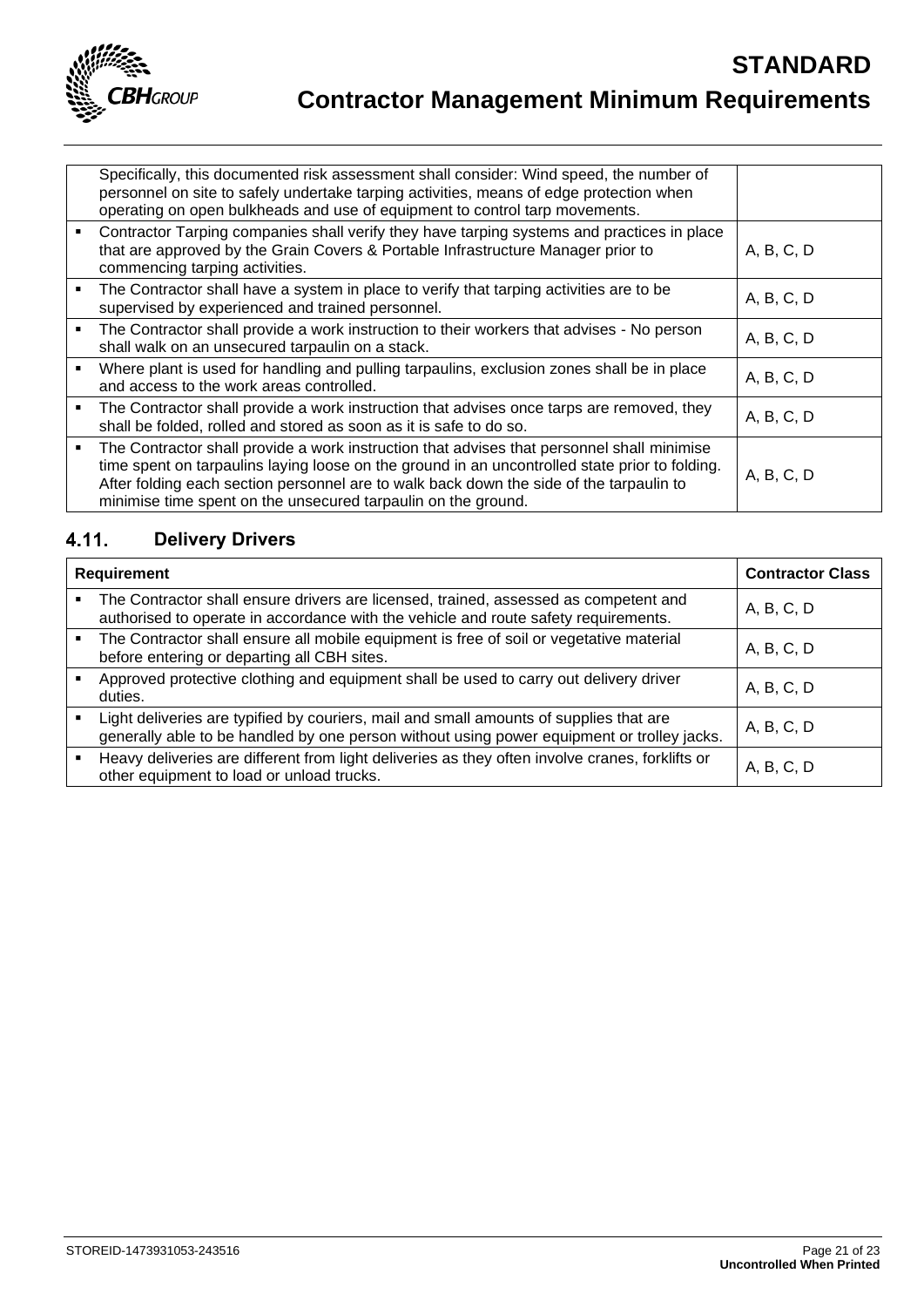

## <span id="page-21-0"></span>**APPENDIX DOCUMENTS**

1. KPI reporting

|                                                                                                                                                                   | <b>CONTRACTOR PERFORMANCE REPORT</b>                 |                 |  |
|-------------------------------------------------------------------------------------------------------------------------------------------------------------------|------------------------------------------------------|-----------------|--|
| THIS REPORT MUST BE FILLED BY THE CONTRACTOR AND SENT TO THE CONTRACT MANAGER BY EMAIL NO LATER.<br>THAN THE THIRD WORKING DAY INTO THE NEW MONTH                 |                                                      |                 |  |
|                                                                                                                                                                   | <b>IMPORTANT: CONTRACTOR TO FILL ALL BLUE FIELDS</b> |                 |  |
|                                                                                                                                                                   | *A. GENERAL INFORMATION                              |                 |  |
| This Report is for works carried out for the Month of:                                                                                                            | Month:                                               |                 |  |
|                                                                                                                                                                   |                                                      |                 |  |
|                                                                                                                                                                   | Geraldton                                            | Kwinana         |  |
|                                                                                                                                                                   | Albany                                               | Sustaining      |  |
| <b>CBH Zone (Circle Applicable)</b>                                                                                                                               | Esperance                                            |                 |  |
|                                                                                                                                                                   | PDG Other (please specify):                          |                 |  |
| Contractor Supervisor: *Person filling report                                                                                                                     | Name:                                                |                 |  |
| Project Name:                                                                                                                                                     |                                                      |                 |  |
| <b>Contractor Company Name:</b>                                                                                                                                   |                                                      |                 |  |
| Sub-contractor Companies engaged:                                                                                                                                 |                                                      |                 |  |
|                                                                                                                                                                   |                                                      |                 |  |
| <b>B. STATISTICS (*For work period)</b>                                                                                                                           |                                                      | <b>Comments</b> |  |
| No. Contractor/Sub-contractor personnel on site:                                                                                                                  |                                                      |                 |  |
| <b>Total Contractor hours worked:</b>                                                                                                                             |                                                      |                 |  |
| *C. Incident & Hazard Reporting (*SHARE)                                                                                                                          |                                                      |                 |  |
| Safety Interactions (behavioural observations)                                                                                                                    |                                                      |                 |  |
| <b>Site Inspections</b>                                                                                                                                           |                                                      |                 |  |
| Hazards                                                                                                                                                           |                                                      |                 |  |
| Near Misses                                                                                                                                                       |                                                      |                 |  |
| <b>Property Damages</b>                                                                                                                                           |                                                      |                 |  |
| <b>Environmental Events</b>                                                                                                                                       |                                                      |                 |  |
| <b>First Aid Injury</b>                                                                                                                                           |                                                      |                 |  |
| <b>Medical Treatment Injury</b>                                                                                                                                   |                                                      |                 |  |
| Lost Time Injury                                                                                                                                                  |                                                      |                 |  |
| <b>Security Breaches</b>                                                                                                                                          |                                                      |                 |  |
| <b>D&amp;A Breaches</b>                                                                                                                                           |                                                      |                 |  |
| Any other injuries recorded?                                                                                                                                      |                                                      |                 |  |
| Events Summary and agreed actions to prevent re-occurrence:<br>*D. Comments/Feedback for CBH (*includes Opportunities for improvement; Pros and Cons; Highlights) |                                                      |                 |  |
|                                                                                                                                                                   |                                                      |                 |  |
| <b>Report Submitted into SHARE</b>                                                                                                                                |                                                      |                 |  |
| <b>CBH Contract Manager/Delegate Name:</b><br>Title:                                                                                                              |                                                      |                 |  |
| Date:                                                                                                                                                             |                                                      |                 |  |
| Monthly HSF Renort TEMPLATE                                                                                                                                       | CRHJHSFJHSJRDTJTFMJ0001 Rov 0                        | Page 11         |  |